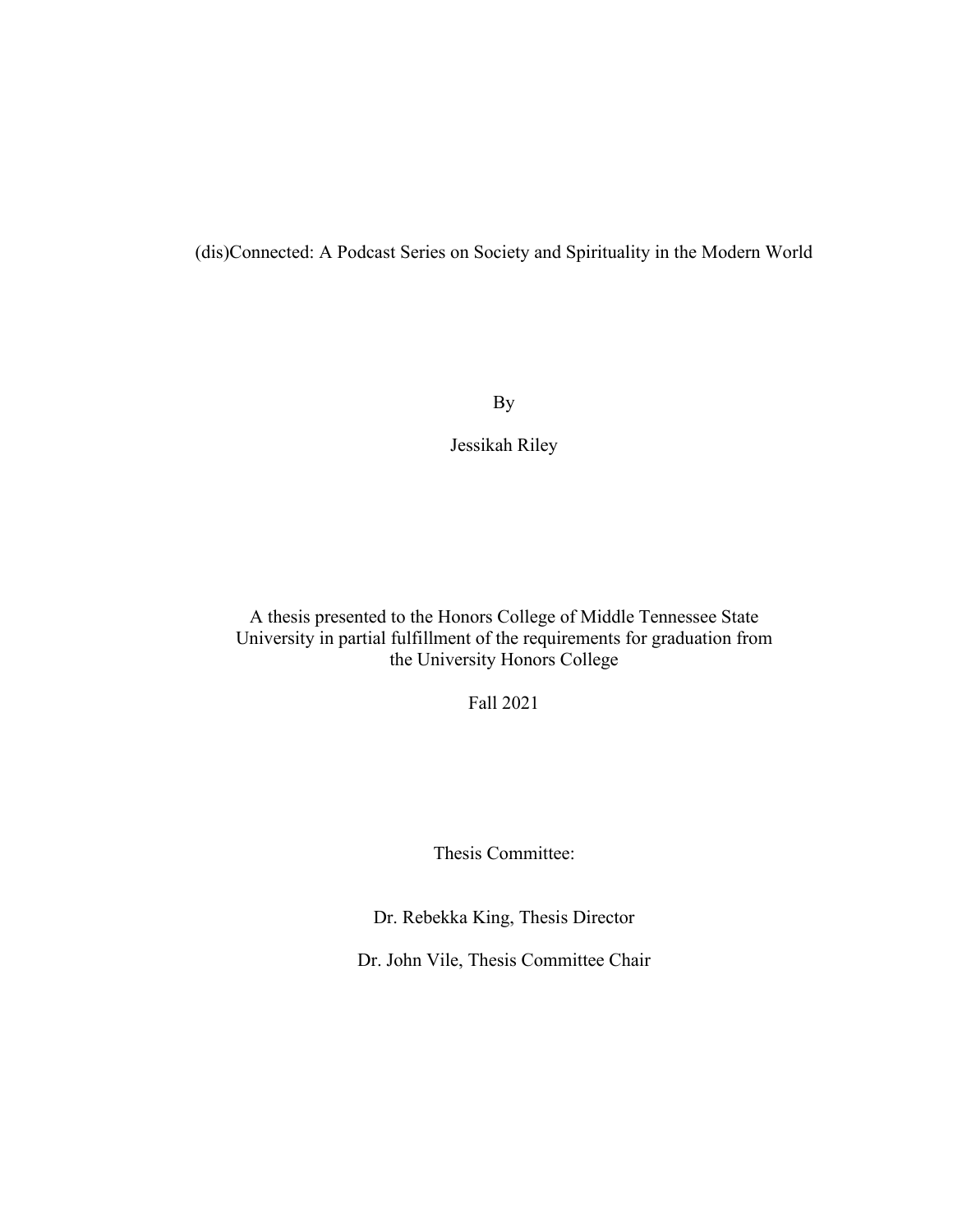(dis)Connected: A Podcast Series on Society and Spirituality in the Modern World

by Jessikah Riley

APPROVED:

Dr. Rebekka King, Thesis Director Associate Professor, Religious Studies

Dr. John Vile, Thesis Committee Chair Dean, University Honors College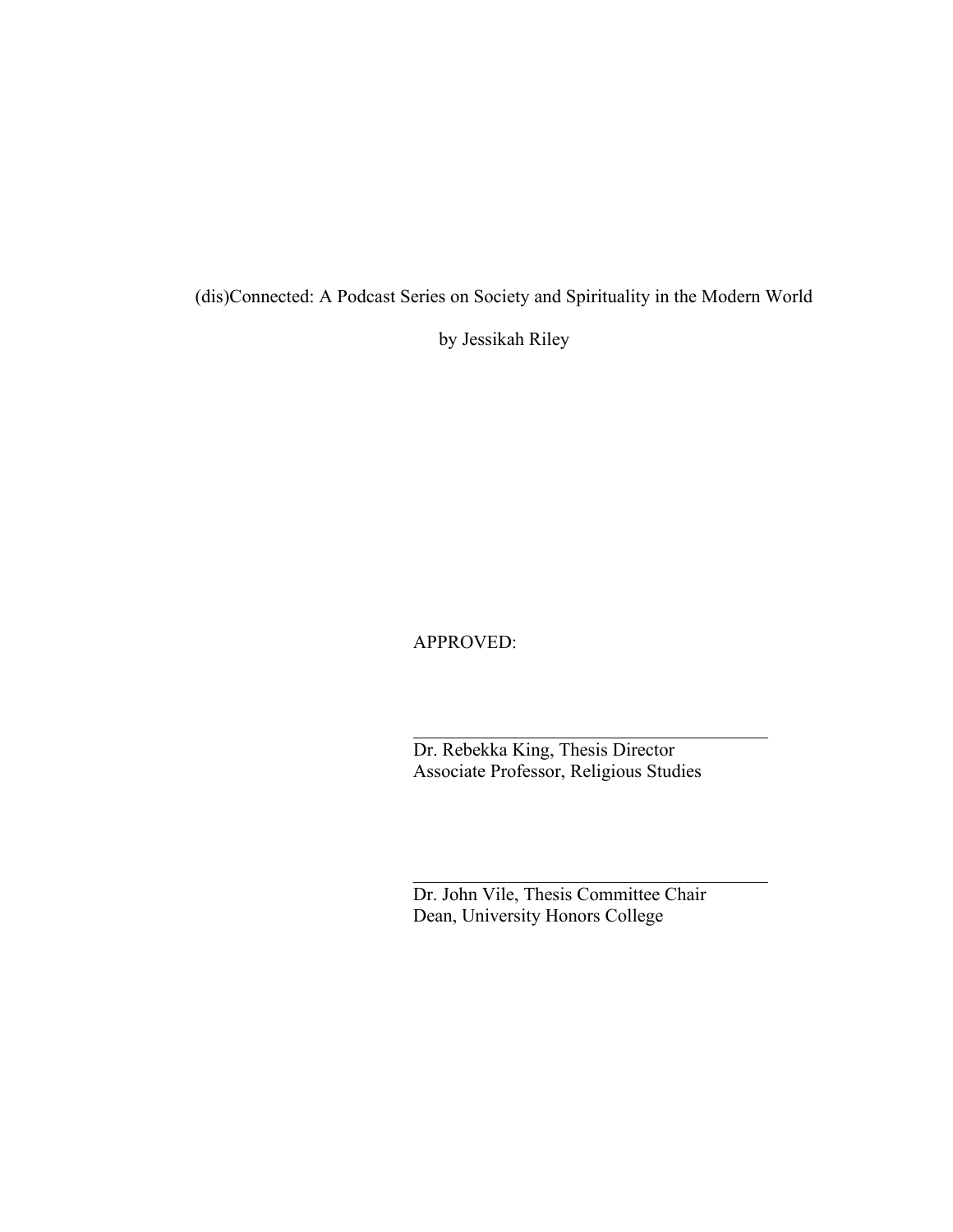#### **Acknowledgments**

Thank you, first, to Dr. King. Without your willingness to take a chance on me, your constant encouragement, and your wisdom, this project would never have happened.

To all the wonderful people interviewed in this series, thank you a million times over. I am honored that you shared your precious time, thoughts, and stories with me.

Thank you to Dr. Jamie Burriss and the Office of Research and Sponsored Programs for the URECA grant that funded this project and your exceeding kindness.

Thank you to my family. I can never thank you enough. Especially to my mom, who listens to all my ideas and keeps me anchored; I inherited my curiosity from you. Your love has created a steady foundation from which I am able to reach for the stars.

Thank you, at last, to God. I hope this project reflects the light You have poured into my life with a heavy hand and an artist's flair. Thank you for nurturing my dreams and connecting all these pieces and people into a beautiful constellation.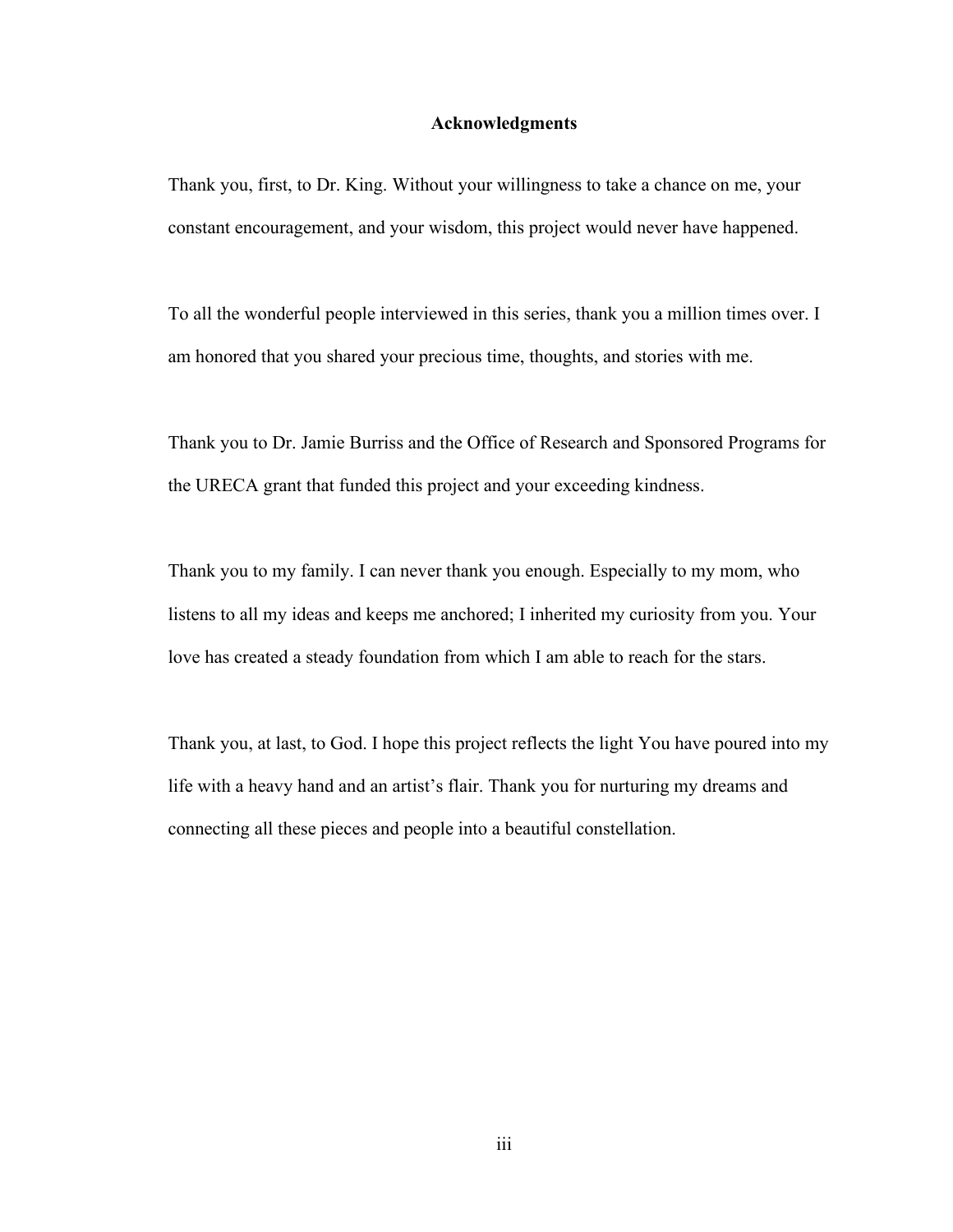#### **Abstract**

This project is an eleven-episode podcast series created to explore the cognitive basis of relationship formation and religious processing. I aimed to address questions revolving around why socialization is important to human beings, what factors contribute to relationship formation, and how we are able to form relationships with invisible supernatural beings. The first part of the series spotlights human connections: why we need them, what factors reinforce them, and what happens when we do not have them to a degree sufficient enough to sustain us. I interviewed experts to gain an understanding of how the brain works and how we form social relationships. In the second part, the neural frameworks that make religion possible are discussed with a scholar of religion and the mechanisms of religious practices with religious leaders. The last four episodes contain individuals' accounts of their own lives, connections, and religious thoughts.

# **YouTube Channel Link**

https://www.youtube.com/channel/UCLPhmCIEWfXOBxNkeZxTDtQ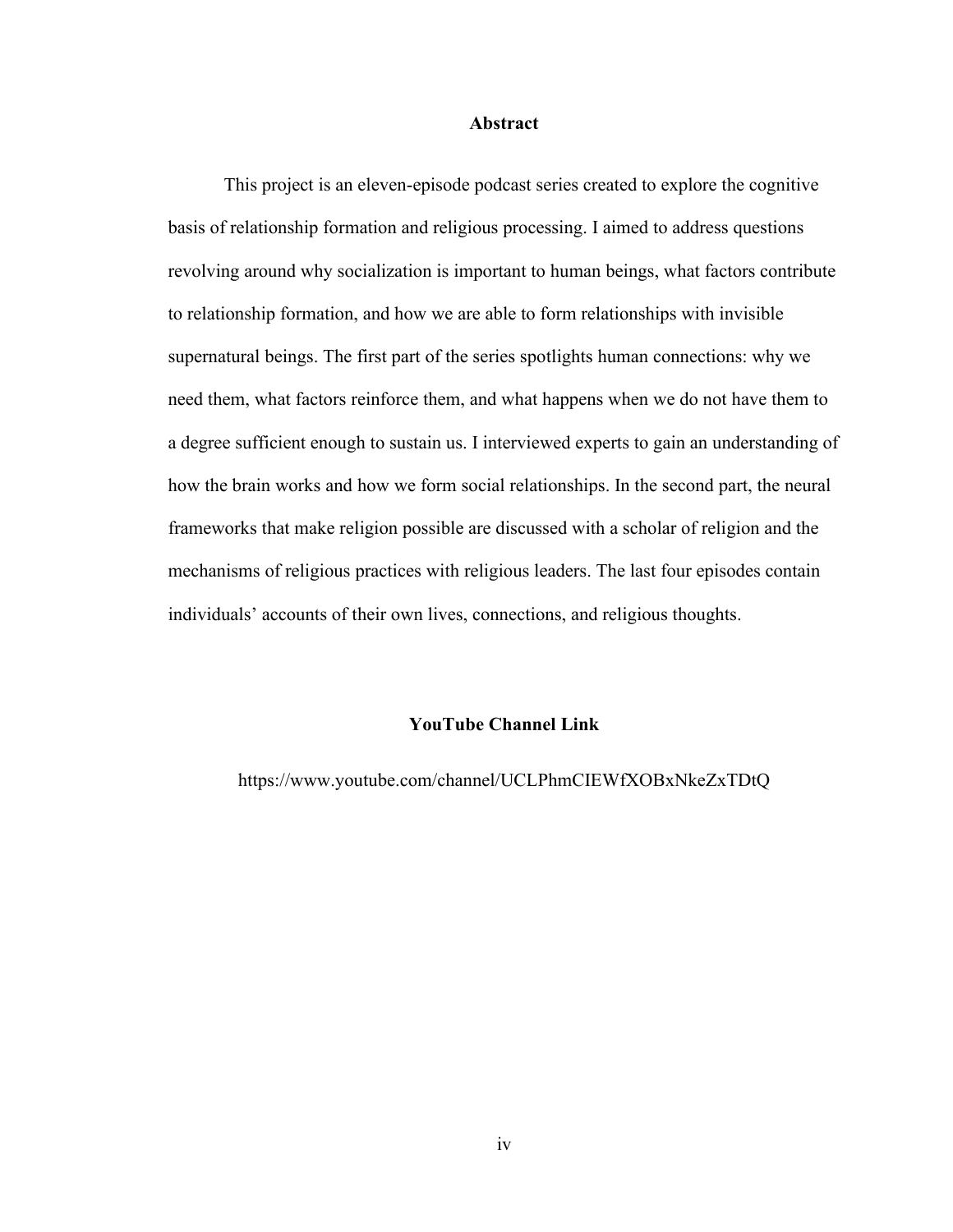# **Table of Contents**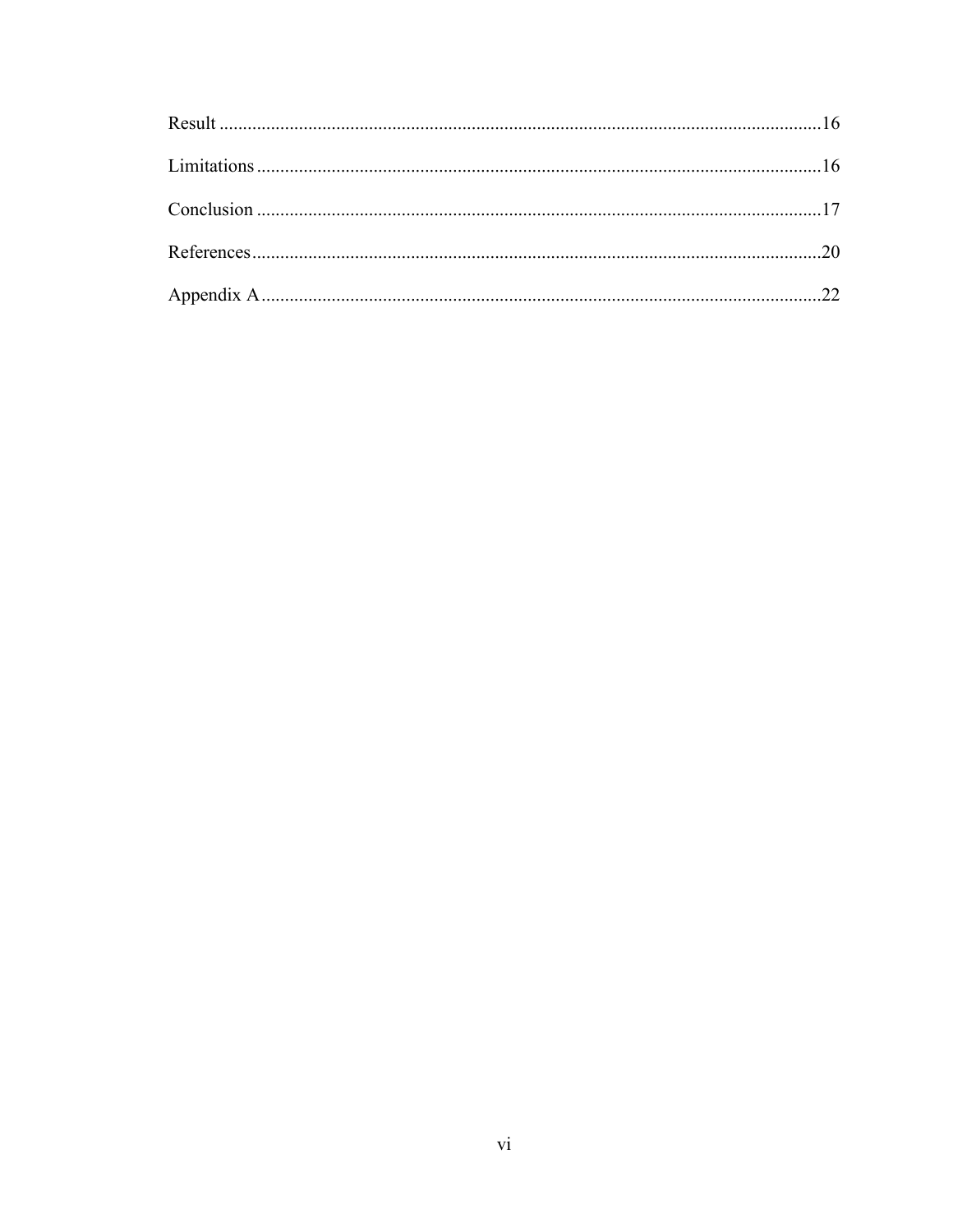#### **Introduction**

Human beings are all connected. No, I am not referring to a convoluted worldwide six degrees of separation puzzle. I simply mean that human life requires relationships. This goes beyond the convenience of having other people around for things like safety and increased work productivity. It seems that, even beyond the practicalities, humans are "wired to connect" (Goleman, 2007, p. 4). As Daniel Goleman puts it in his book *Social Intelligence* (2007), "Neuroscience has discovered that our brain's very design makes it *sociable*" (p. 4). We have complex neural networks that allow us to read and feel other people's emotions (Goleman, 2007) and live in social realities that we have collectively constructed (Barrett, 2020).

Relationships shape us from the very beginning of our lives. For reasons unknown, we are born with only partially developed brains, and it takes the first twentyfive or so years of our lives for their growth to be completed (Barrett, 2020). Compared to the animal world, this is highly inefficient – baby snakes, for example, are born able to move around independently, their brains already wired to facilitate this action (Barrett, 2020). In contrast, human babies need their caregivers to regulate their environments and bodies to survive (Barrett, 2020). Developing brains also need their caregivers to interact with them in order for the babies to learn how to pay attention, develop their sensory systems, and form memories (Barrett, 2020; Rogers, as presented in Riley, 2021a). They need other people to regulate their emotions and show them how to care for themselves (Turnage, as presented in Riley, 2021c). From the moment babies are born, their interactions with caregivers sculpt their brains, wiring them and setting patterns that last far into adulthood (Barrett, 2020). In fact, this process does not stop at caregivers:

1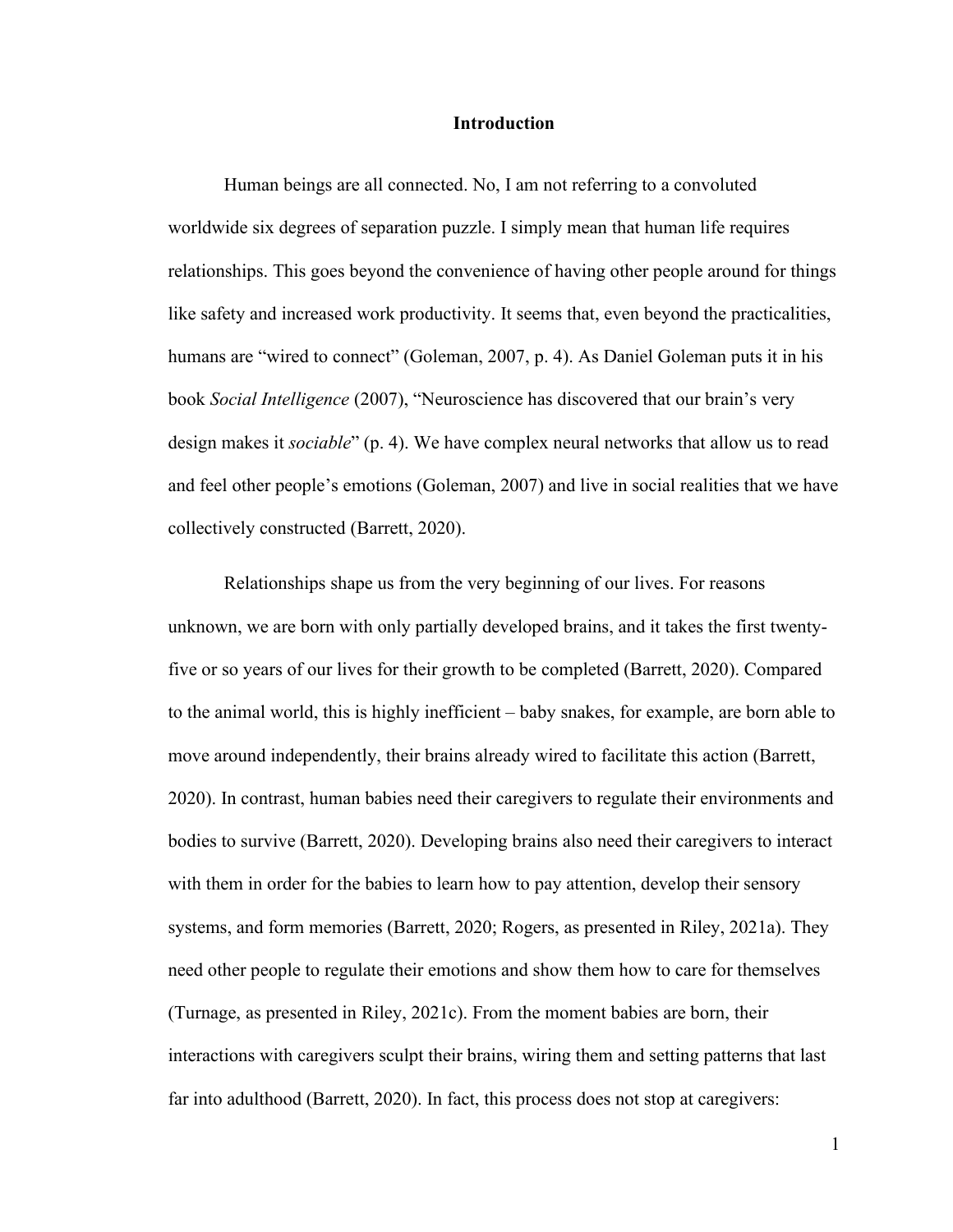interactions with all humans we meet continue to shape our brains throughout our lives in a process called neuroplasticity (Barrett, 2020).

Neuroscience and psychology have done a great deal to shed light on why we need human connection. At this point, it is less tricky to understand the reasons why we need people. The much more difficult part is to explain *how* we forge connections. Countless factors determine whether we will form a bond with another person, from personality to appearance to timing. We can put names to many of these factors. Many of them depend on sensory input, as that is the medium through which we engage with the surrounding world. For instance, our sense of smell can subconsciously tell our brain the emotions another person is feeling (Gaby, as presented in Riley, 2021b). We need to have direct feedback from other people in the form of facial expressions, words, or actions that allow for a sense of emotional closeness with them.

These cues can come in a variety of forms, some of which have been drastically altered by technology. Since the advent of writing, people have been able to connect with others across the world and even through time. We can only know the words of Plato complaining about how writing would be the ruin of the human connection with knowledge because they were written down and preserved through the years (Detweiler, as presented in Riley, 2021d). When I visited my brother in North Carolina, we saw a star show at a planetarium. The celestial tour guide informed us that the radio waves sent out by newscasters in the 1950s are still traveling through space and have reached past the outer limits of our solar system. What a strange and wonderful thought that, with the right equipment, space people can now hear our first radio broadcasts. Social media and modern communicative technology have, even more rapidly, continued to transform our

2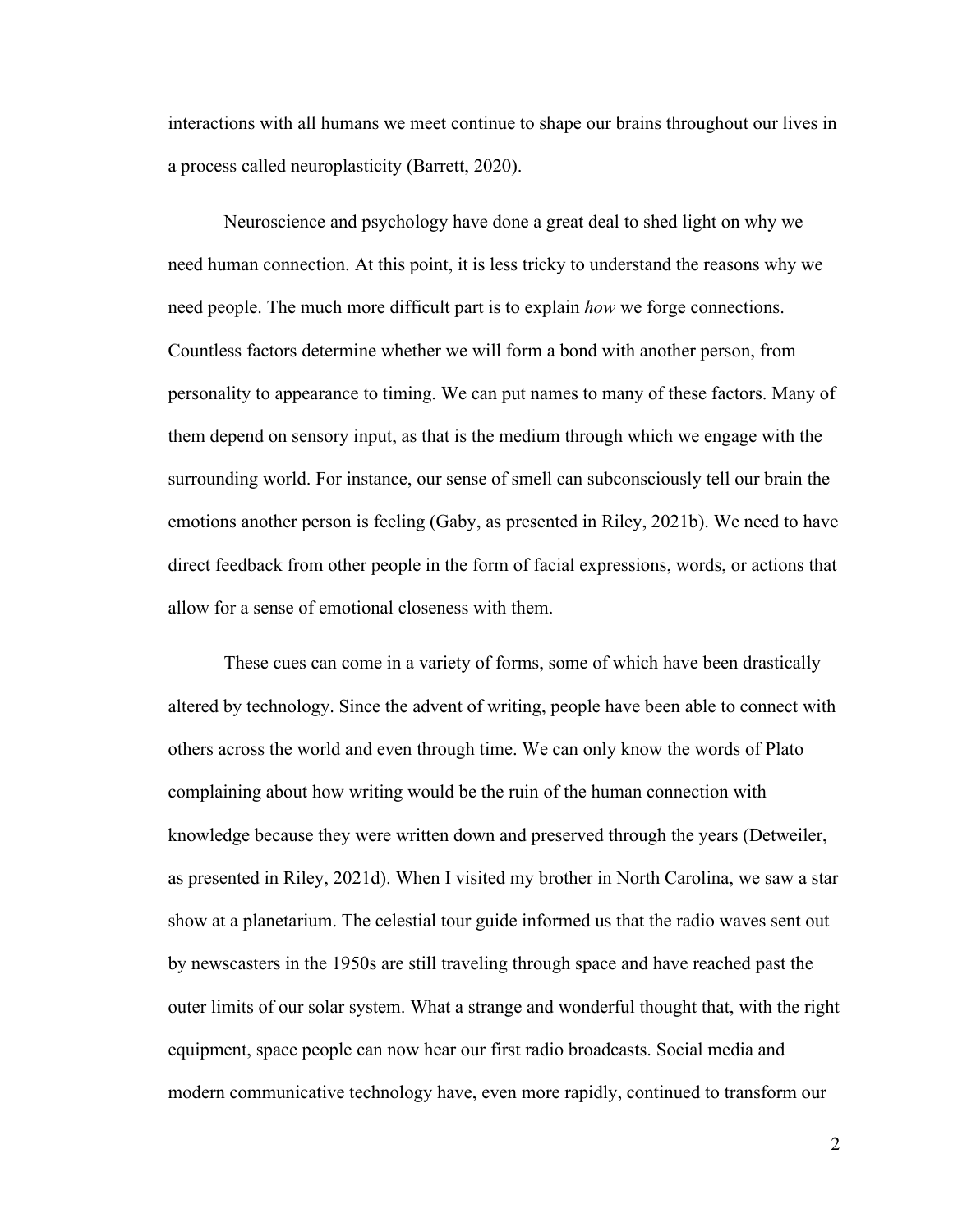communication, altering its frequency, length, and speed (Detweiler, as presented in Riley, 2021d). With the help of technology, our voices and thoughts can carry through the years and continue to influence the thoughts and actions of people long after we are dust.

In addition to changing our channels of communication, technology allows us to form and maintain relationships across distances. What was once a possible but arduous process, carried out through many letters with weeks or months in between, is now as easy as tapping a button to join a FaceTime call. Our ability to form long-distance relationships demonstrates that we are capable of building relationships that lack the fullest measure of sensory details. We rely on the cues that are available to us in the absence of other options. We are capable of navigating the abstract and imbuing it with meaning.

Often, we speak about relationships as if they are objects that we can hold in our hands. When, in reality, they are almost frighteningly intangible. Unreliable. Prone to dissolving in an instant. Yet, they can feel very real to us.

This capacity to perceive the intangible as real comes to its fullest form in the creation of relationships with invisible supernatural beings. These relationships seem to take on an ethereal quality, transcending all our natural instincts and forged in a spiritual realm. They are seen, potentially, as *inherently different* than human relationships and, therefore, it is thought they should function differently. However, our brains develop with a reliance on sensory systems to gauge our environment, physical and social. Bonds with supernatural agents or religious practices may not, then, be as strictly separate as we may think.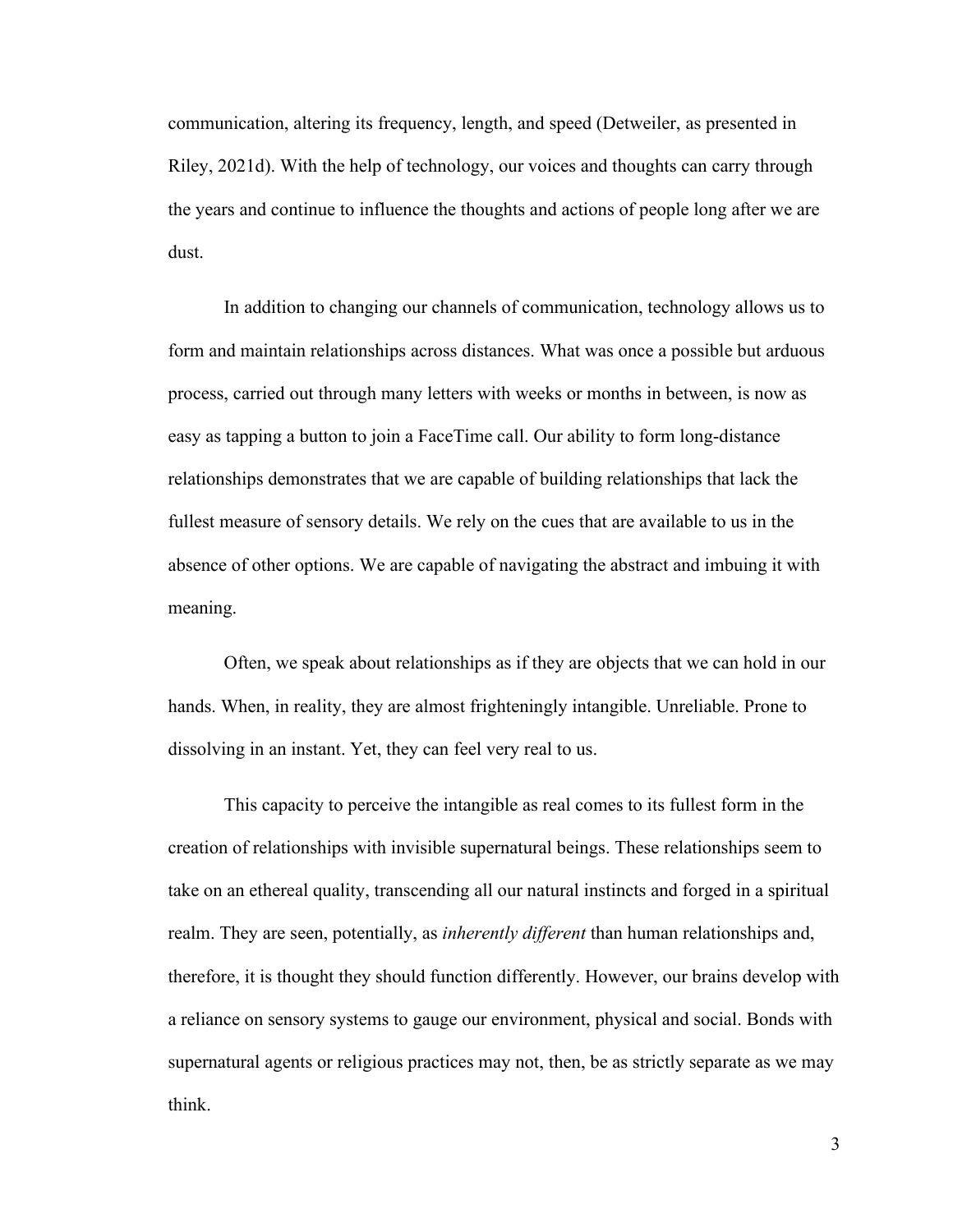People do perceive supernatural beings as real at a neurological level. One study of a group of Christians showed that when they prayed unscripted prayers to God, the same areas of the brain were activated as if they were speaking to a person rather than an abstraction (Schjoedt, et al., 2009). Certainly, from anecdotal evidence, people say that they believe that God is real. These claims lead to questions of how and why.

Those questions are the focal point of this project. How we connect with one another is a fascinating concept. Human relationships and all their variables are complicated enough. Add another layer of complexity by taking away the mechanisms of feedback that we rely on in human relationships, and it leaves an intriguing rift in the reasons that we are able to strike up a connection with a supernatural agent. To take a closer look at that rift and potentially discover some understanding, I made this podcast series.

The initial episodes establish the importance of our human relationships and some of the elements that make them flourish. In the middle, there is a transition into an exploration of the cognitive equipment we have that enables us to believe in and bond with supernatural agents. The final episodes gather perspectives from people who practice a variety of religions in their own ways to fill out the narrative with voices from participants in religions.

# **Methodology**

In the fall of 2020, Dr. Rebekka King came on board as the thesis advisor for this project. In the first few weeks of the process, she suggested reading materials and potential interviewees to contact. Since the content of this project and each of the

4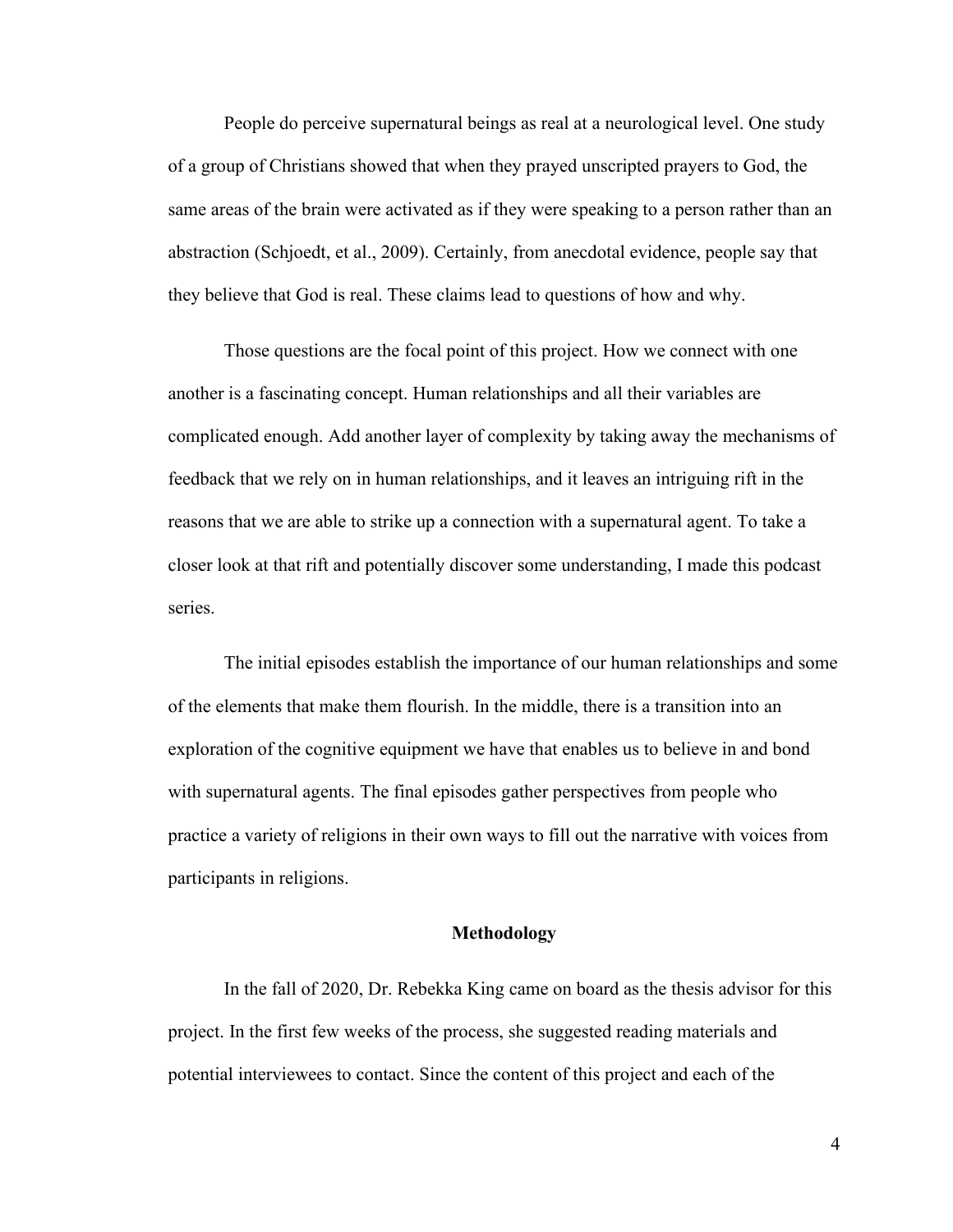interviews is outside of my immediate area of study, the main portion of the initial work was reading books and articles related to each of the topics explored in the interviews. Interviews were conducted from July to September.

To create a sense of cohesion in the ideas throughout the project, I needed to speak to people with certain knowledge or experiences, so none of the interviewees were chosen randomly. Although a few people were not able to be interviewed, many people were. The series is composed of eleven interviews; the individuals who were involved are noted below in the Episode Recap section. It was recommended that I reach out to Middle Tennessee State University's Institutional Review Board (IRB) to ensure that this project is being handled with the greatest care possible. I received a letter of exemption from Dr. Moses Prabu, an IRB compliance officer, which is provided in Appendix A.

#### *Preliminary Research*

This project relies heavily on the expertise and stories of the interviewees. However, in order to ask pertinent and interesting questions, I conducted preliminary research on the topics. To prepare for the interviews covering topics in psychology and social work, I read *Social Intelligence* by Daniel Goleman and *7 ½ Lessons about the Brain* by Dr. Lisa Feldman Barrett. These books gave me a foundation of knowledge in neuroscience and social cognition. I also read interviewees' research articles that were relevant to the interview, such as "Smelling is telling: human olfactory cues influence social judgments in semi-realistic interactions" and "Discrimination between individual body odors is unaffected by perfume," to which Dr. Jessica Gaby contributed. Watching the documentary, *The Social Dilemma*, gave me insight into some of the influences of technology on modern society.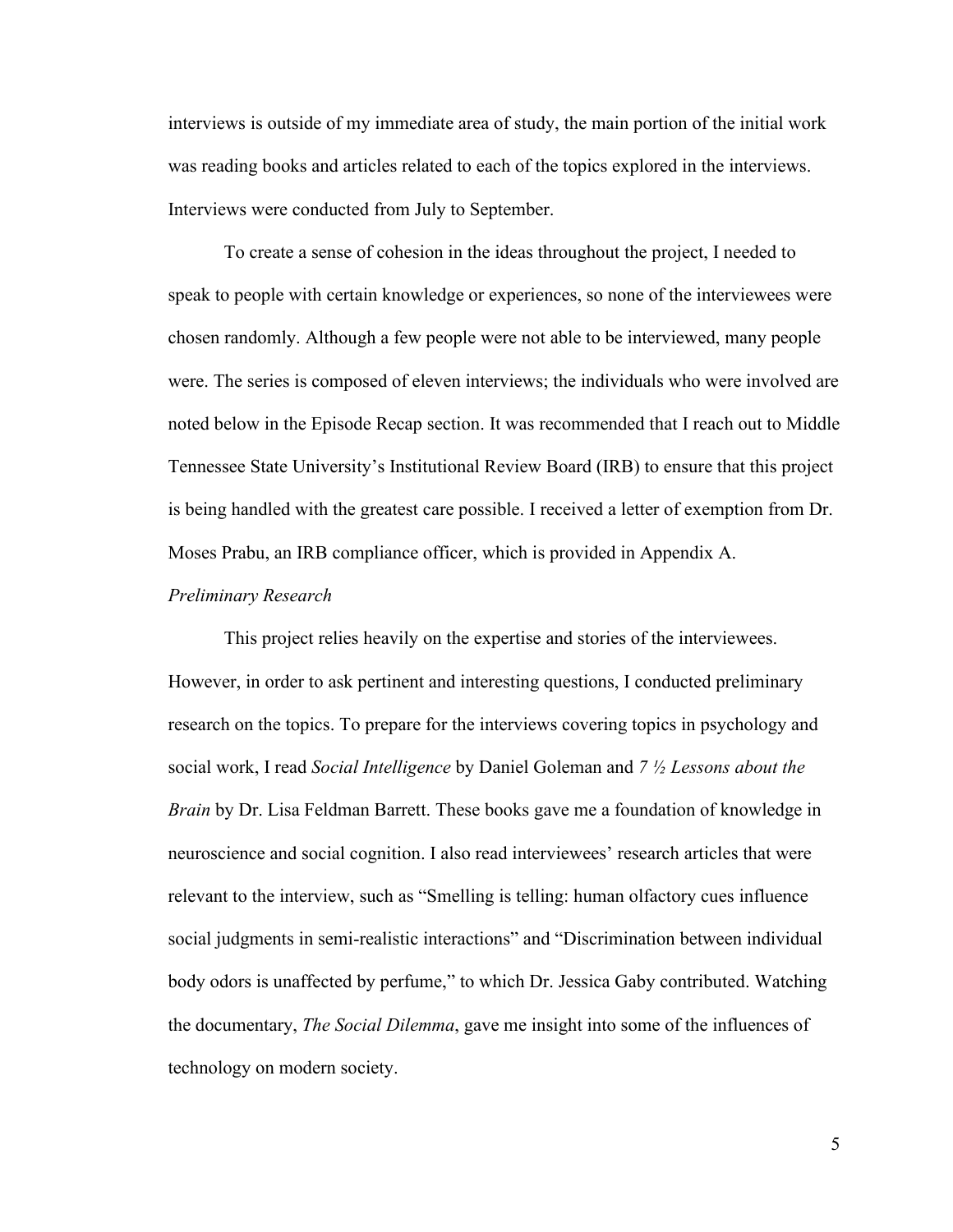I gained a deeper understanding of cognitive theories of religion and current studies of religion through Pascal Boyer's *Religion Explained, the Evolutionary Origins of Religious Thought* and T.M. Luhrmann's *When God Talks Back: Understanding the American Evangelical Relationship with God*. I also read passages from *Stages of Faith: The Psychology of Human Development and the Quest for Meaning* by James Fowler and *Personal Knowledge and Beyond: Reshaping the Ethnography of Religion* by James Spickard, Shawn Landres, and Meredith McGuire. To supplement this knowledge, I read multiple academic articles analyzing the neuroscience of prayer and researched basic facts about the religions of the people I was interviewing in the final episodes.

As I prepared for the interviews, I tailored the questions to each interviewee's area of expertise. During the weeks that I conducted interviews, my thoughts on these topics developed and shifted. When I learned new facts from books or interviewees, I incorporated that information into questions in later interviews.

#### *Interviews*

Due to the fact that I had to work around the schedules of those I was interviewing, I did not record these interviews in the order in which they appear in the final version of the podcast. In fact, the first episode was the second to last to be recorded. However, this means that I was able to incorporate the information I learned from other interviews into the subsequent ones, which allowed me to tie themes and ideas together through the series.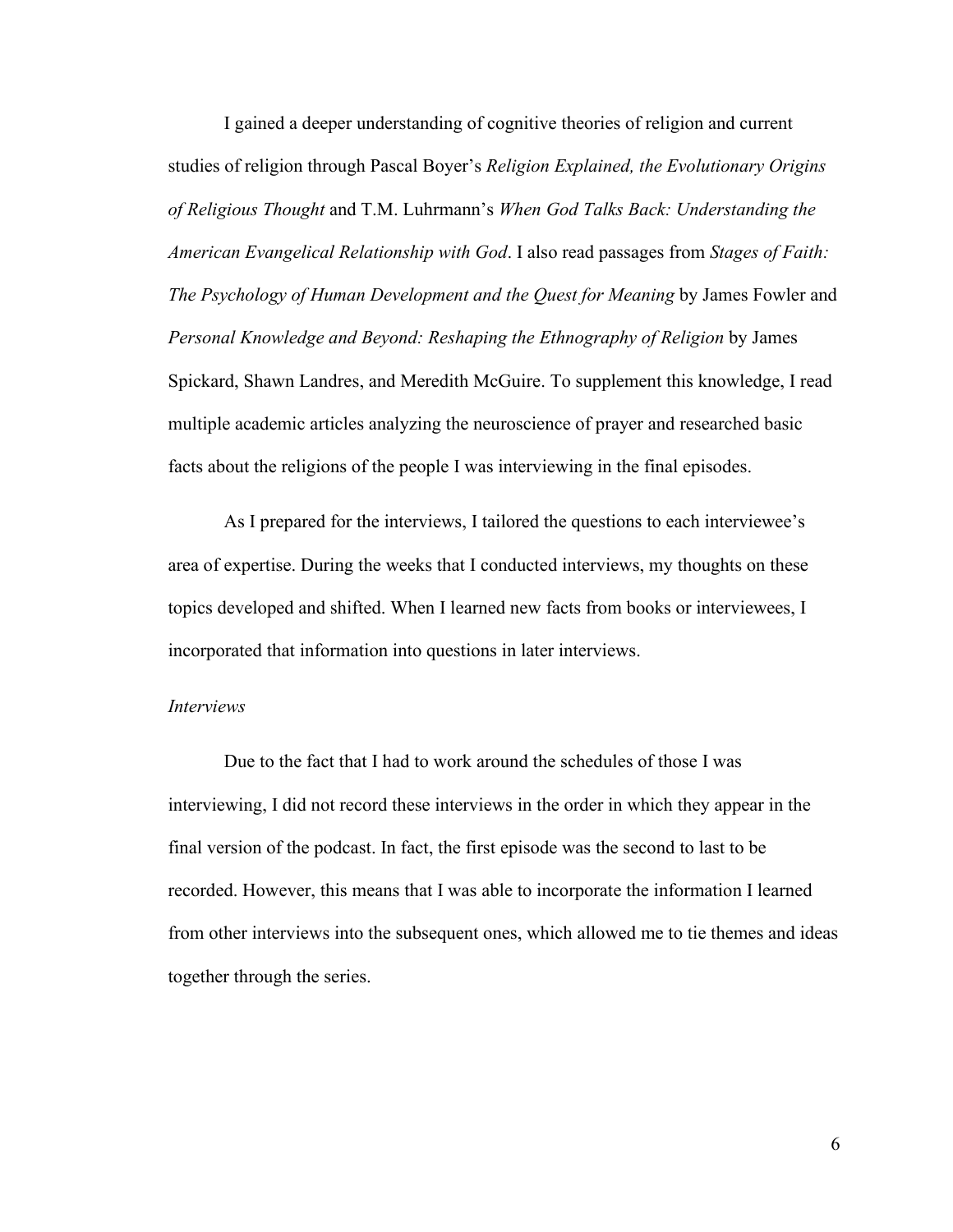Prior to the interviews, I communicated with the interviewees through email or phone. I sent them my prepared questions ahead of time and answered any questions they had. All the interviews were conducted individually over Zoom.<sup>[1](#page-12-0)</sup>

During the interviews, I tried to keep the conversation relatively close to the questions I had prepared, while also being flexible enough to ask follow-up questions based on the information and stories the person shared. Afterward, I edited the interviews using the software Audacity. Although most of the interviews required extensive editing to compress them down to 20- to 40-minute episodes, I did my best to preserve essential content and only cut verbal disfluencies from those portions for a better listening experience.

# **Episode Recaps**

### *Ep. 1 "Development" with Dr. Tiffany Rogers*

I wanted this series to begin by discussing the psychology of relationship formation with humans to create a basis of knowledge that is built on later in the series. Dr. Tiffany Rogers is a professor of psychology who specializes in behavioral neuroscience and social behavior. In this episode, she elaborates on the ways that socialization impacts children's development. All children's care and learning are mediated through social interactions. Learning specifically is made possible by mirror

<span id="page-12-0"></span><sup>1</sup> Once each interviewee was in the meeting, I asked a few preliminary questions. I asked each interviewee to confirm that they were okay with their audio being posted publicly on YouTube and if they had read the questions before the meeting to get a sense of the project. I also went over how I was planning to introduce each person, to ensure that they were introduced appropriately. A couple of the interviewees were hesitant about having their audio posted online, so I offered to send the edited version of the podcast episode to them before posting it, to give them the opportunity to make sure they were comfortable with the content being posted. Each confirmed that this arrangement was acceptable.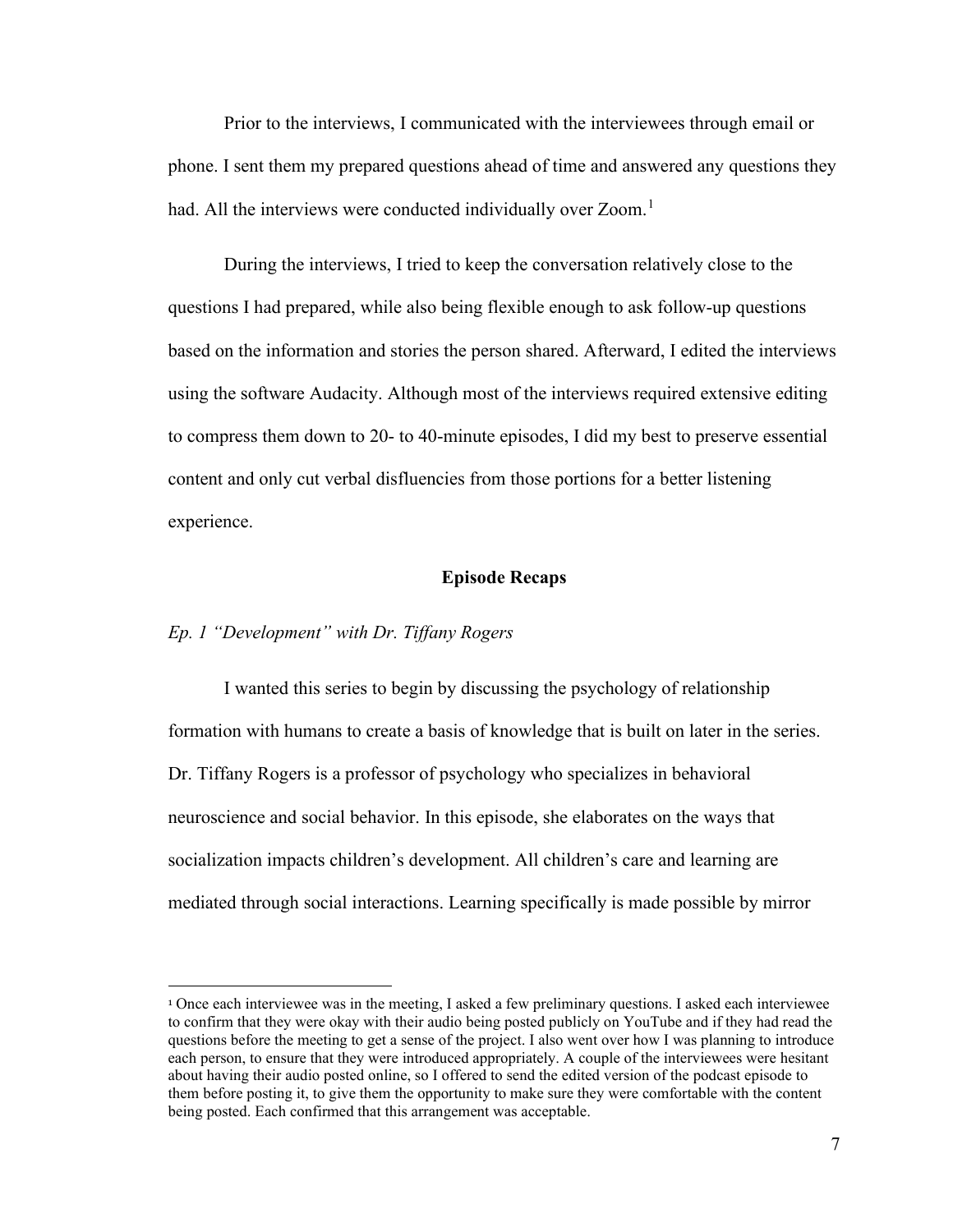neurons, specialized brain cells that allow people to process and mimic others' behavior. These neurons can also help us to have empathy, which, in turn, enables us to connect with other people.

It seems that with these neural capabilities, we are intended to be social. Children as young as nine months old can understand other people's intentions, which requires relatively complex cognitive processing. When children do not receive sufficient socialization, they experience increased stress and are more likely to have trouble with language learning, interpreting social situations, and mental health issues. In general, social interactions are interpreted as rewarding in the brain. There is a specific area of the brain that encodes faces and associates them with emotions, creating emotional bonds. In addition, helping other people causes a combination of positive neurochemicals to be released in the brain, which lowers stress. These factors show that socializing is an important element in the early stages of life, not only because it teaches us how to interact with others but because it fulfills emotional and mental needs.

#### *Ep 2. "The Senses" with Dr. Jessica Gaby*

It is an obvious statement that we interact with the world and other people through our senses. However, most of the sensory information that we take in is processed at a subconscious level. Dr. Jessica Gaby is a psychology professor who has studied olfactory perception, which is the technical term for our sense of smell, and the ways those perceptions affect social judgements. In this episode, she talked about how, although smell perceptions go under our conscious radar most of the time, they can have an important impact on our relationships.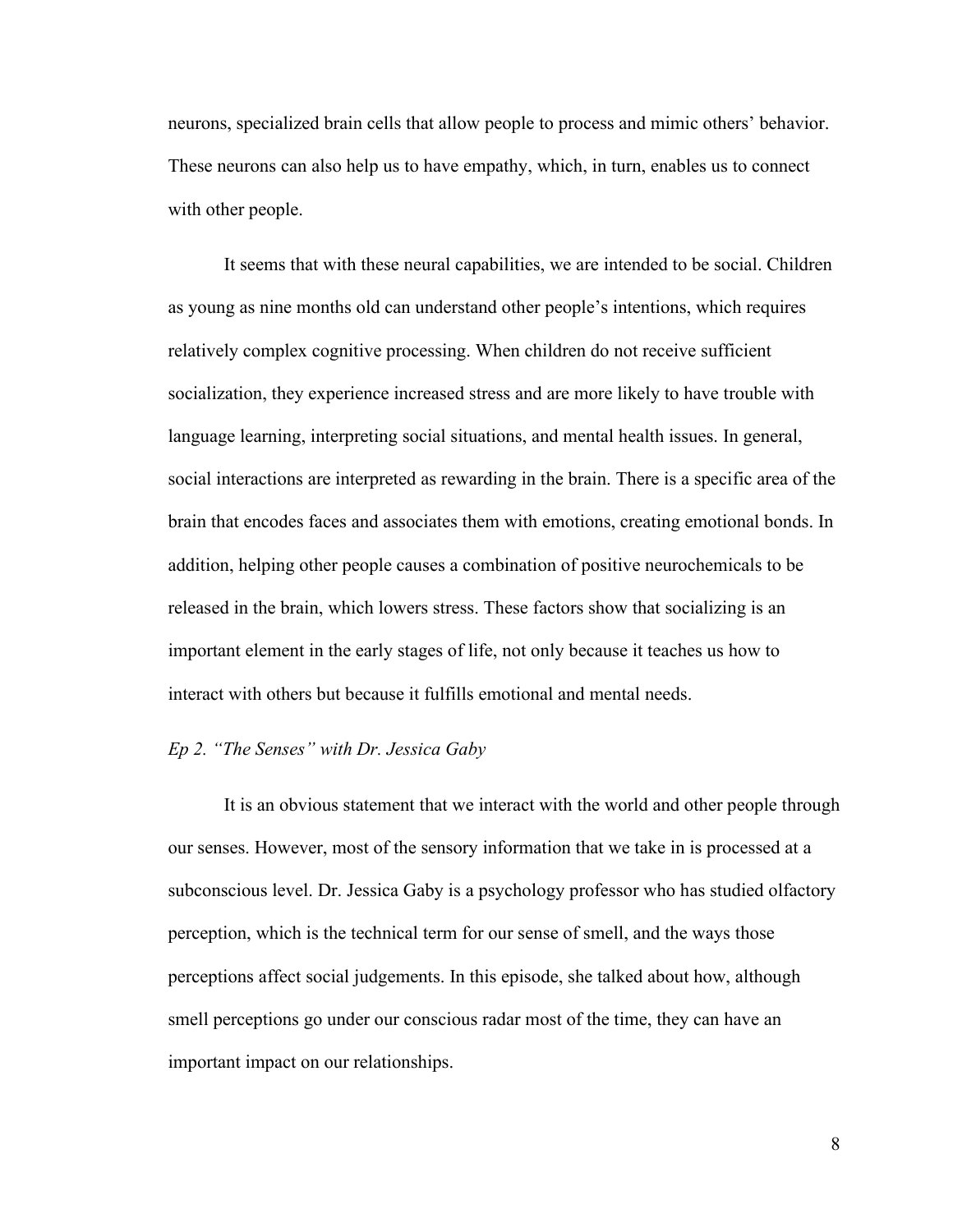From smells, people have the ability to detect another's gender, their age, whether the person has an illness, and their emotions. Particularly related to the detection of emotions, smells can cause what is known as "emotional contagion," which is where we are able to feel what other people are feeling – at a diminished level, but still noticeable. We only have three cones in our eyes to detect color, but we have over 350 olfactory receptors. Not every person has every receptor, and patterns of perception vary, which causes people to react differently to certain smells. Interpretation of smells in the brain can reinforce strong emotional bonds, like those between babies and their mothers, and make memory impressions. Because of these associations, people have specific emotional responses to certain odors: odors associated with positive relationships can decrease stress, while those associated with negative relationships have the opposite effect.

# *Ep. 3 "Distance" with Dr. Barbara Turnage*

From the first two episodes, we see that relationships are important for us in a variety of ways, and they are created and reinforced through our senses. This episode explores the impact that physical distance from other people can have on us. Dr. Barbara Turnage is a professor of social work and the associate dean of the College of Behavioral and Health Sciences at MTSU. Dr. Turnage elaborated on the difficulties that people can face in isolation in this interview. She noted that, while we all need socialization, a lack of interaction can be especially challenging for the elderly and people who live with mental health conditions. These individuals may depend on other people to move around in the world or stay mentally stable, so distance can be devastating.

Children, who learn through social interactions, need people to be present with them to gain an understanding of the world. She highlighted the fact that not only is it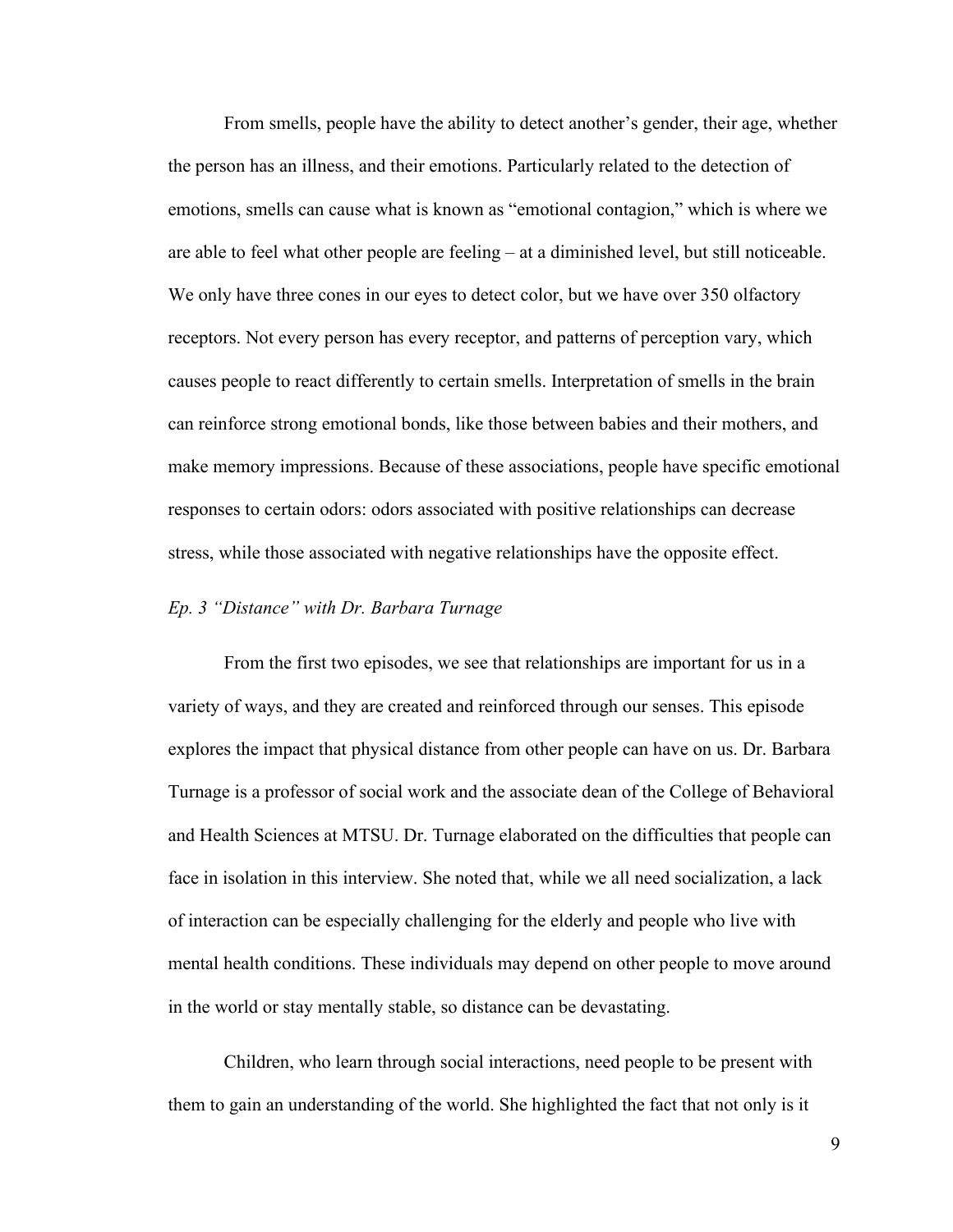vital for children to have parental attention, but it is also important for kids to learn from their peers. From other children, they learn the fundamentals of sharing and communication. However, negative impacts on children from a lack of socialization – given that it is not due to neglect but simply distance from others – can be reversed when they are introduced to people later on.

Different personalities react differently to decreased socialization. An easy example is a comparison between introverts and extroverts. Extroverts need to talk to other people to process information and thrive. Introverts need less interaction to be fulfilled. However, across the board, using technology, sending letters, listening to music, and reading books can help us feel connected to people when we cannot be with them. Dr. Turnage also discussed the significance of replenishing one's own batteries by spending time alone so that a person can give proper care and attention to others. She ended the conversation with a reminder of how powerful our words of encouragement can be for other people.

# *Ep. 4 "Technology" with Dr. Eric Detweiler*

Technology has become a primary way for us to communicate in the modern world. Dr. Eric Detweiler, a professor of English with expertise in rhetoric and digital communication, explains the ways that technology has changed communication in this episode. He starts by discussing the way that writing was not initially embraced by everyone when it was invented but is now an integral part of our lives. Modern technology helps us connect in quicker ways. He says that the main impact of technology is on the rhythms of communication: the length and frequency of our communication changed with the advent of different forms of technology. Although there may be a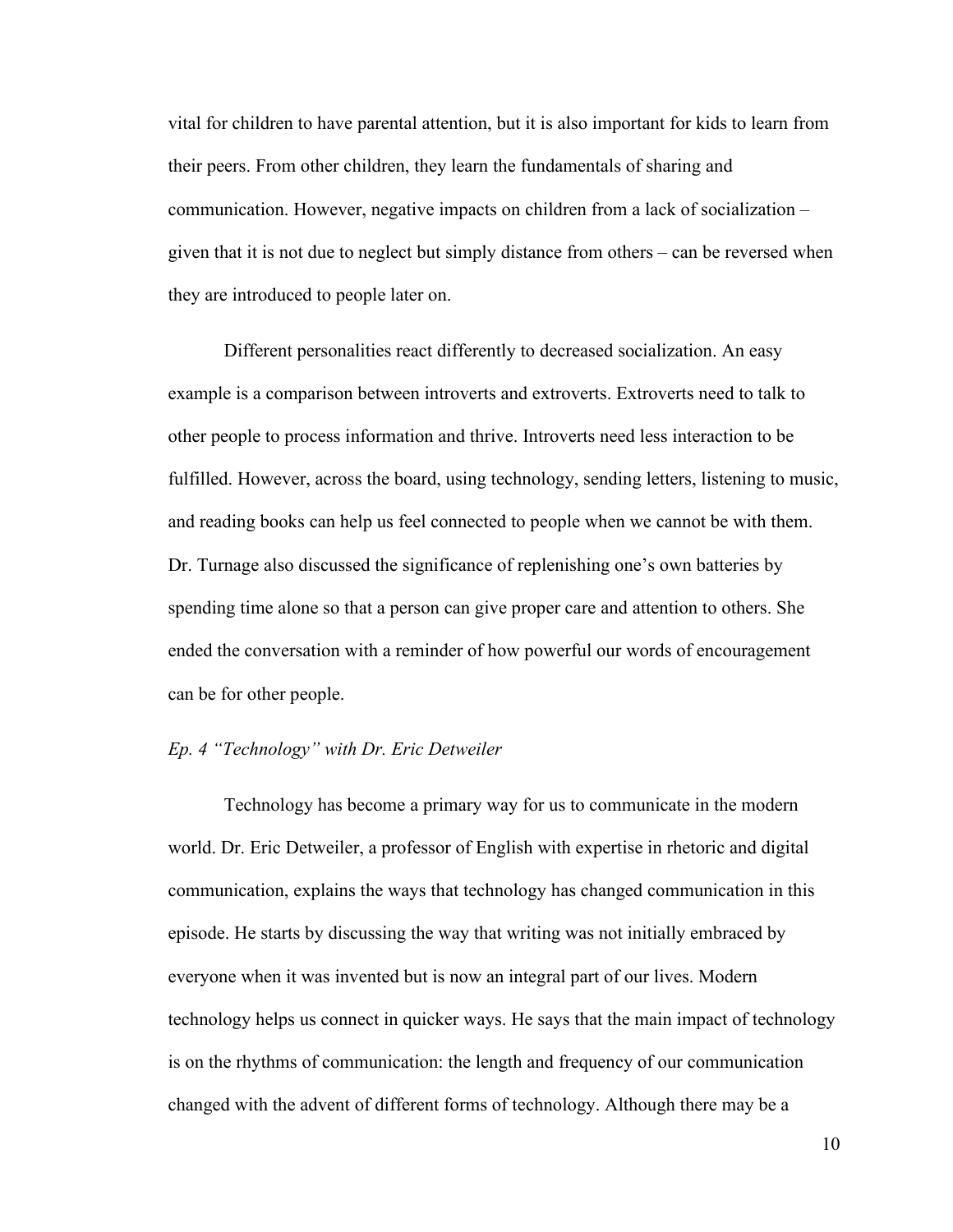concern that technology changes the depth of our conversations, this is not necessarily the case. It all depends on our use of the technologies.

Technology can help people form relationships across the globe and connect about interests that people within a person's immediate surroundings do not share. There are some downsides, such as companies not moderating social media users' harmful behavior. Also, technology can change our perceptions of people in many ways. People can seem different over text than over the phone, and video chats can be exhausting because we tend to overanalyze our own appearance and actions. Ultimately, technology presents a major opportunity for people to form connections and stay in contact over time and distance. It is a different experience than being in-person with another individual but communicating via technology can lead to deeply meaningful interactions.

#### *Ep. 5 "Invisible Connections" with Dr. Rebekka King*

This episode is the bridge between analyzing human relationships and discussing supernatural relationships. Dr. Rebekka King, a professor of religious studies, has expertise in the intersection between contemporary Christianity and North American society. In this episode, she analyzes the cognitive basis of religion and why relationships with invisible supernatural beings are possible for humans. According to one scholarly theory about religion, our brains are hardwired to imagine invisible beings because doing so is helpful for survival. However, there are some ideas about these agents that are more "cognitively contagious" than others. Invisible agents that are human-like in some way, such as being logical or having a memory, are more likely to be thought of as real and possible to connect with.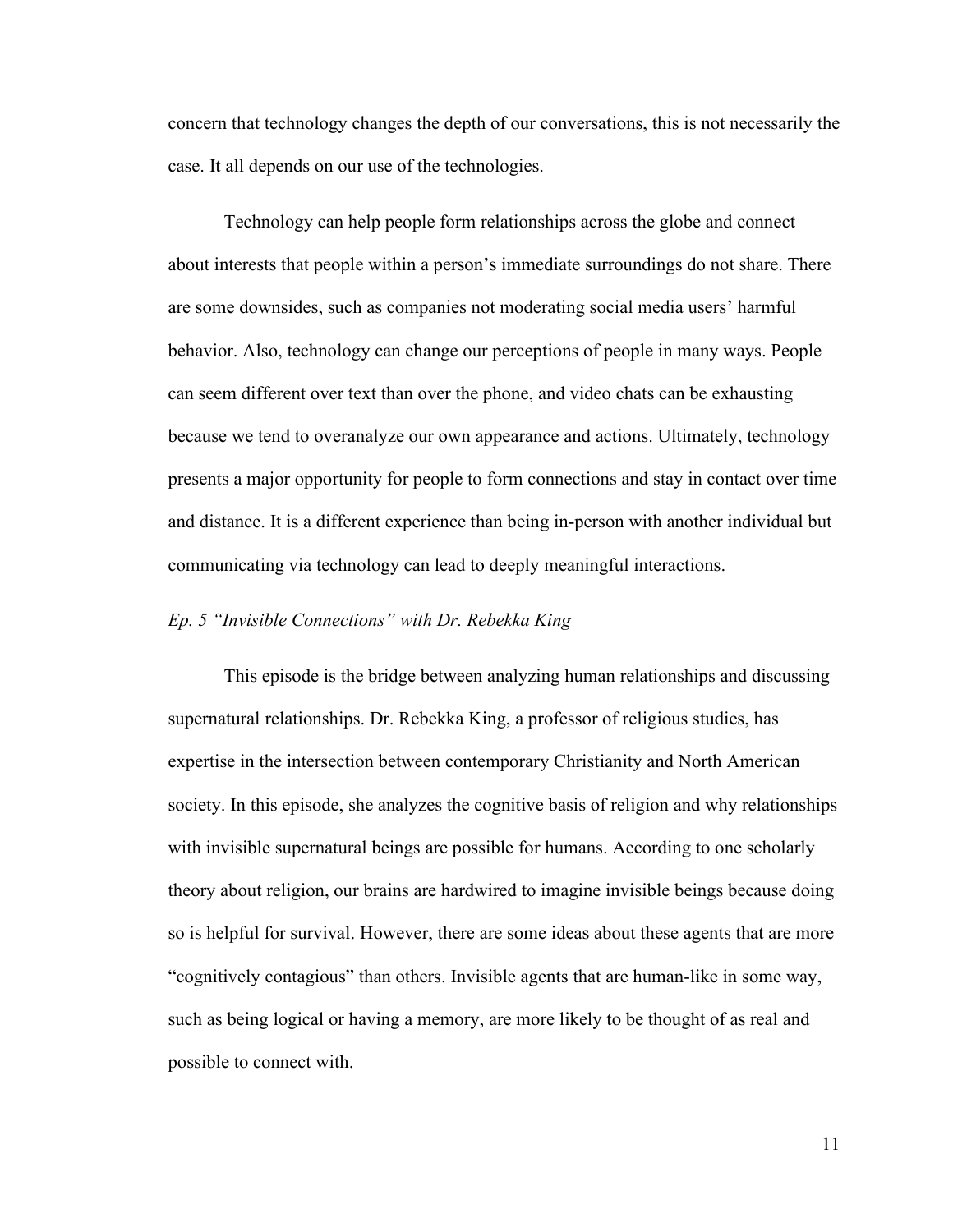Dr. King details that the limits of our human capabilities cause us to imagine beings that transcend those limitations. Our brains are able to think abstractly, as evidenced by the social constructs that we have created cooperatively and operate within daily. This ability to believe in a supernatural being, however, does not determine that we *will*. The modern era, with its emphasis on individualism and freedom of choice, allows people to choose a religion or a blend of many. This choice, even with its freedom, is rooted and shaped by the family ties and cultural norms they have grown up in. Changing one's religion is often not radical but based on a sense of familiarity or practicality.

Even with the potential to establish a relationship, it can still be difficult for religious people to believe in an invisible agent. There is a lack of concreteness in these relationships. Although people have been suspicious of religious objects in the past, they can give us a tangible something with which we can associate that agent. Having some sort of personally meaningful religious icon can help a person make their stake in the story of a large world religion.

If we can compare long-distance human relationships to relationships with invisible supernatural beings, we see some similarities. Long-distance relationships can anchor our identities, reflecting to us a version of ourselves for which we long. The reason we carry on long-distance relationships is that those connections give us something that we lack in our immediate context. Religious relationships can fulfill that same role. Just as technologies have changed our human relationships throughout history, they have also changed the constructions of religions and continue to do so in ways yet unseen.

12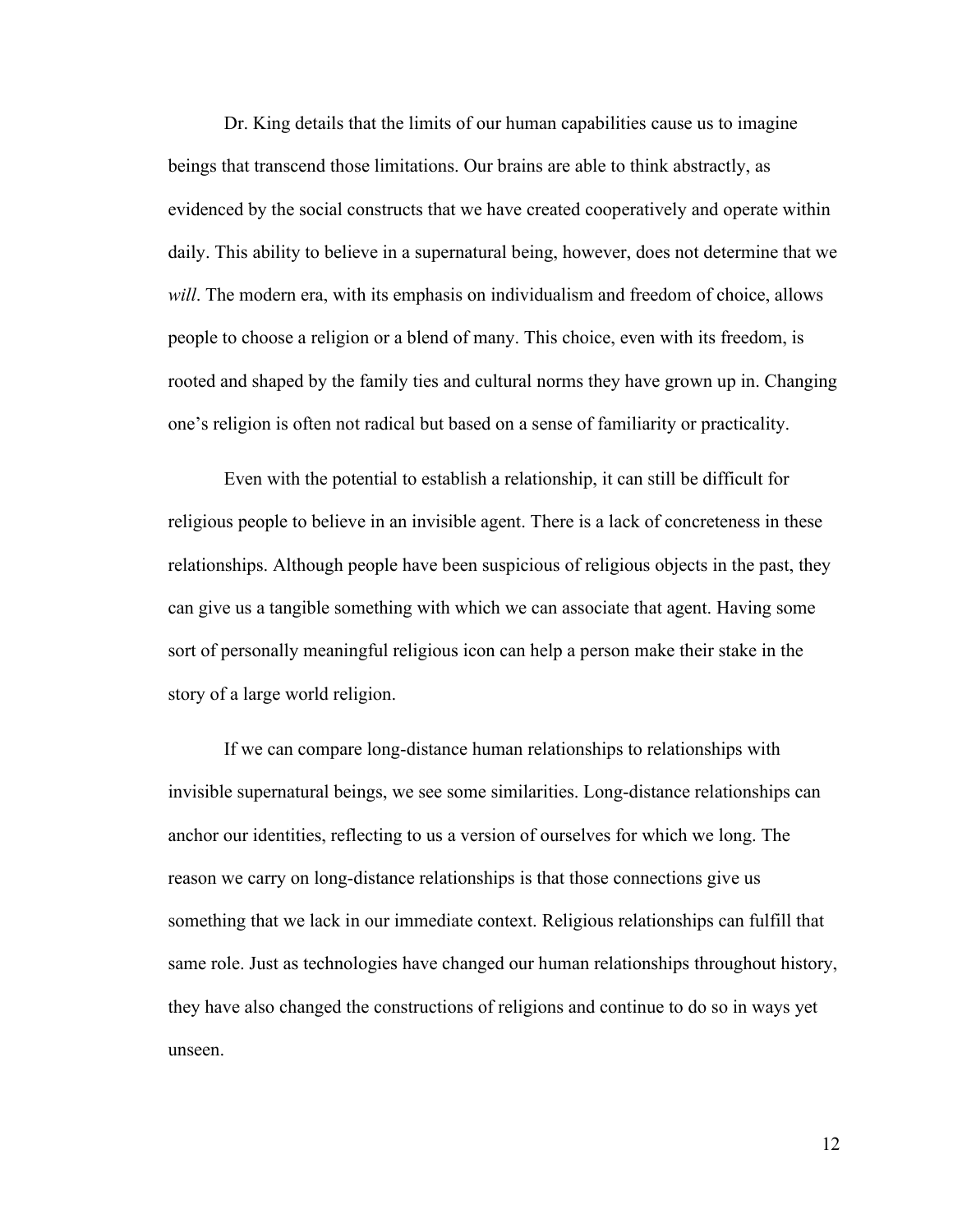#### *Ep. 6 "Reality & Lenses" with Duncan Gasson-Gardner*

This episode marks the transition from the study of religion into the study of religious practice. Duncan Gasson-Gardner is a Zen Buddhist chaplain at the Vanderbilt Hospital. His practice is centered around focusing and meditating on reality and deconstructing the lenses we place on reality and why we do so.

He came to Zen after being introduced to it in college; it truly resonated with him and took root after he lost his father. Although community and objects, such as incense and drums, can be useful in his practice, he says that these things are not necessary. He says that his Zen practice has changed the way he interacts with other people, as it has taught him to be more present with them and more intentional about listening to others.

#### *Ep. 7 "Believing is Seeing" with Fr. John Oliver*

Fr. John Oliver is an Orthodox priest who ministers at the St. Elizabeth Orthodox Church in Murfreesboro. He believes in the Christian God. He explains that his family set his religious foundation and his father inspired in him a curiosity that led him to question the world around him. After exploring many religions in his college days and experiencing personal suffering, he returned to Catholicism because its structure gave his life much-needed stability.

He finds that fostering a relationship with God is like a dance, where God initiates, and a person responds. The structure of the church (e.g., regular prayers, readings, and services), staying open to the divine, and going into nature help him feel connected to God. He says he is able to connect with God because of the love that God has shown him, and his personal experience confirms God's existence to him. Tangible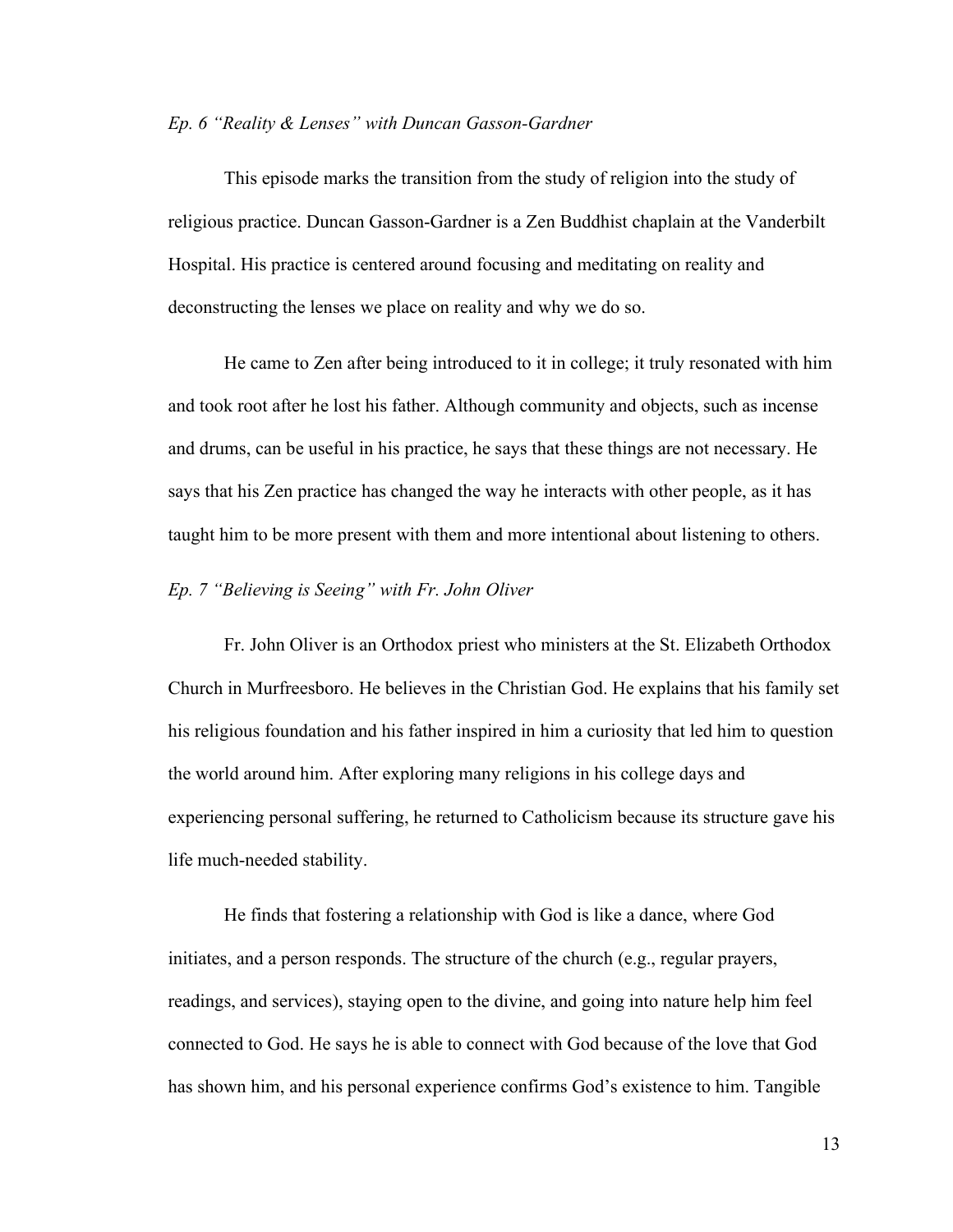objects, such as icons and rosaries, help, but they are not needed. Rather, they are like icing on a cake; they augment the overall experience, but it is still sweet without them.

# *Ep. 8 "Testimonial: Hanan"*

Hanan graduated from MTSU with a dual degree in religious studies and global studies. She considers herself spiritual, rather than religious, and most closely associates with Islam. She says that encounters with organized religion, such as going to a Christian school, pushed her away from religion, but family ties brought her closer to Islam. She believes in God based on the design of the world and the faith that she saw in her uncle.

In the interview, she said that human relationships are important, and technology has helped her sustain them. However, she finds that maintaining relationships only over technology causes them to fade out more quickly than those where she can interact with the friend in-person. For her, long-distance relationships are comparable to a relationship with God, but there is something essentially different. She holds her Quran as precious because of its significance as God's word, and she sees it as her connection to God. Her spirituality causes her to treat people with more kindness and gentleness since they are also created by God.

# *Ep. 9 "Testimonial: Steven"*

Steven graduated from MTSU with a Master of Science in biotechnology, and he is working toward becoming a doctor. Steven agreed that socialization is essential, and he met his closest friends at school. He finds that when maintaining long-distance relationships, being intentional about staying in communication sustains them. Regarding the role of technology, he says that the only way long-distance relationships are feasible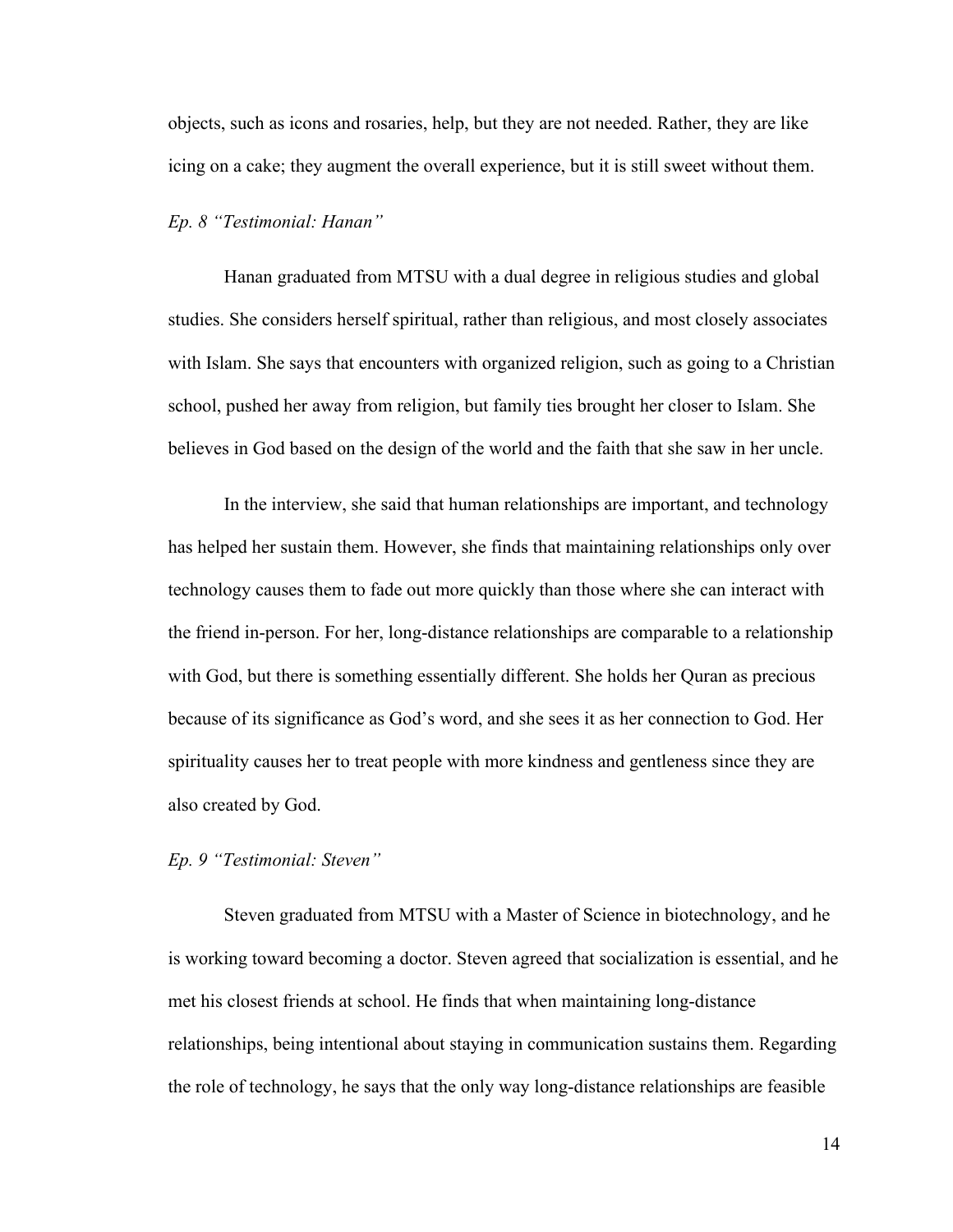is through technology. Even with technology, however, one can miss social cues that are important to create confidence in one's connection with another person.

Steven is a Catholic Christian who believes in one God. His family introduced him to Christianity and his mom, especially, influenced him to believe what he does. He said that personal trials and being rewarded for his faith reinforced his beliefs. Although God does not respond audibly to his prayers, Steven says that prayer is the main way he stays connected to God, and his answers come in the form of blessings. Reading the Bible and taking communion also help him connect with God. Knowing that God is real, for him, is an inexplicable feeling akin to knowing you have chosen the right person with whom to share your life.

# *Ep. 10 "Testimonial: Nate"*

Nate is a sophomore at MTSU, majoring in philosophy. Although he is not particularly social, he acknowledges that socializing is very important. He has two close friends, both of whom he met in high school. Nate went from being on the fast-track to the Episcopal priesthood to being an atheist majoring in philosophy in the past couple of years. He says that his family had a strong influence on his religious beginnings, and a handful of influential people he met along the way propelled him to become a priest. However, once he started reading philosophical texts and taking religious studies courses, he became an atheist, concluding that religion is simply a social construct.

Nate says that he wanted to take an unbiased look at his religious beliefs and the new literature he was coming across. From the ideas he gained, he decided that people believe in God because of their own emotional projections and that there is no purpose in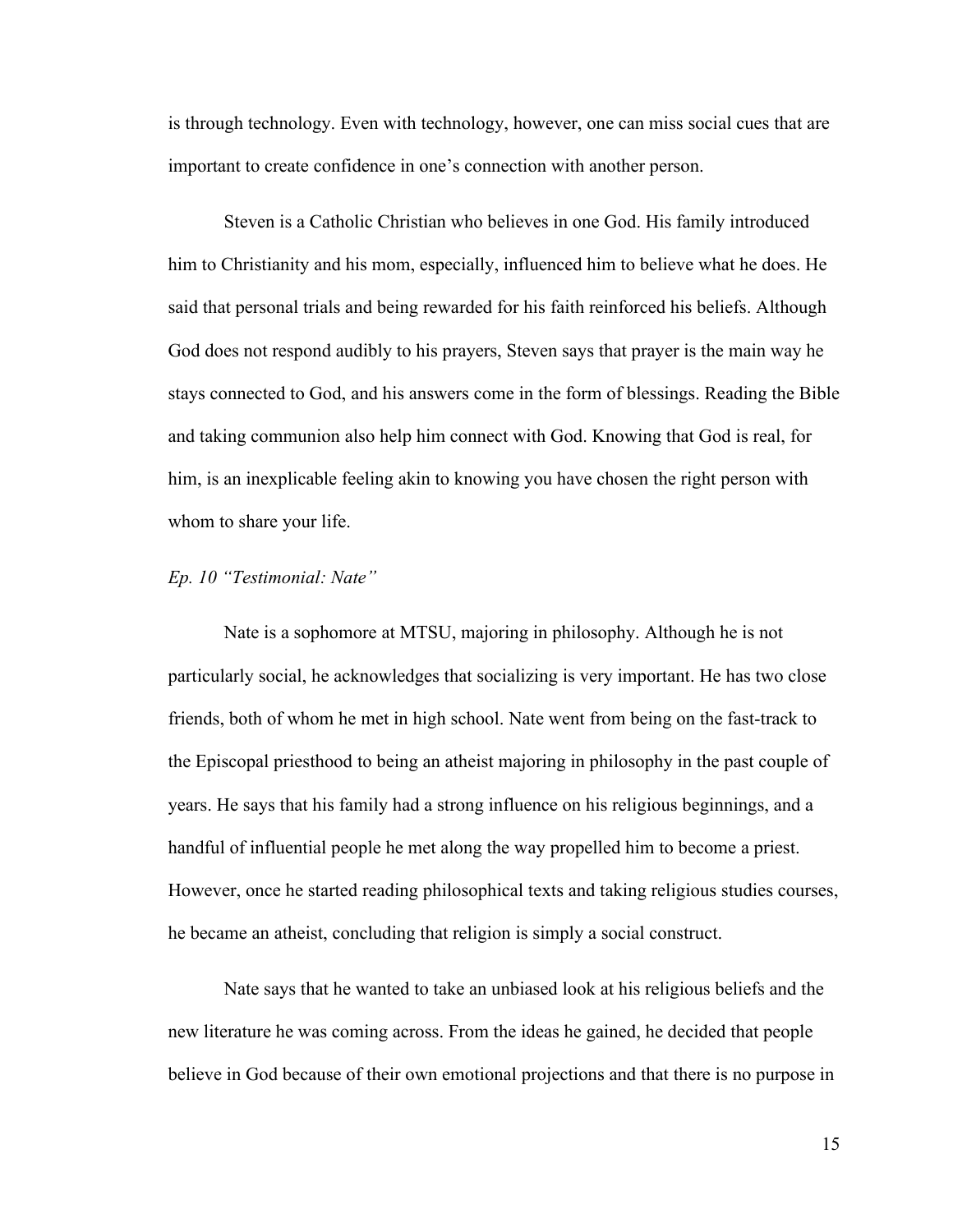life. Although he believes there is a need for an authority in the world, he argues that other things, such as government, can fill that place and that the idea of God is not a requirement.

#### *Ep. 11 "Testimonial: Professor Libby Hinson"*

Libby Hinson is a professor in the video and film production department at MTSU. In concordance with the others interviewed, she agrees that being social is vital to human health. She met most of her close friends in college, which she attributes to the proximity of dorm life and the shared struggles of students. She says that technology helps her connect with friends and family, and although it would be difficult to form a relationship with someone online without a common bond already established, it is not impossible. However, there is something about being in person which creates the potential for a closer bond.

In sharing her religious beliefs, Professor Hinson discussed each of her parents' beliefs and the influence their beliefs had on her. Although her family was never extremely religious, they followed Jewish customs and observed traditional holidays. She, in turn, is not particularly religious, but she follows the customs because of the personal importance they have acquired over time. Professor Hinson described two religious experiences she had: one during a foggy morning at a French cathedral, the other at Shakespeare's grave. Both moments made her feel the presence of God. She has chats every once in a while with God and celebrates Hanukkah and Yom Kippur. For the holidays, her family's traditions are non-traditional and highly personally meaningful. For example, at Hanukkah, they bring out the "menorah-saurus," a dinosaur-shaped menorah that has become a staple in their holiday celebrations. She said that these objects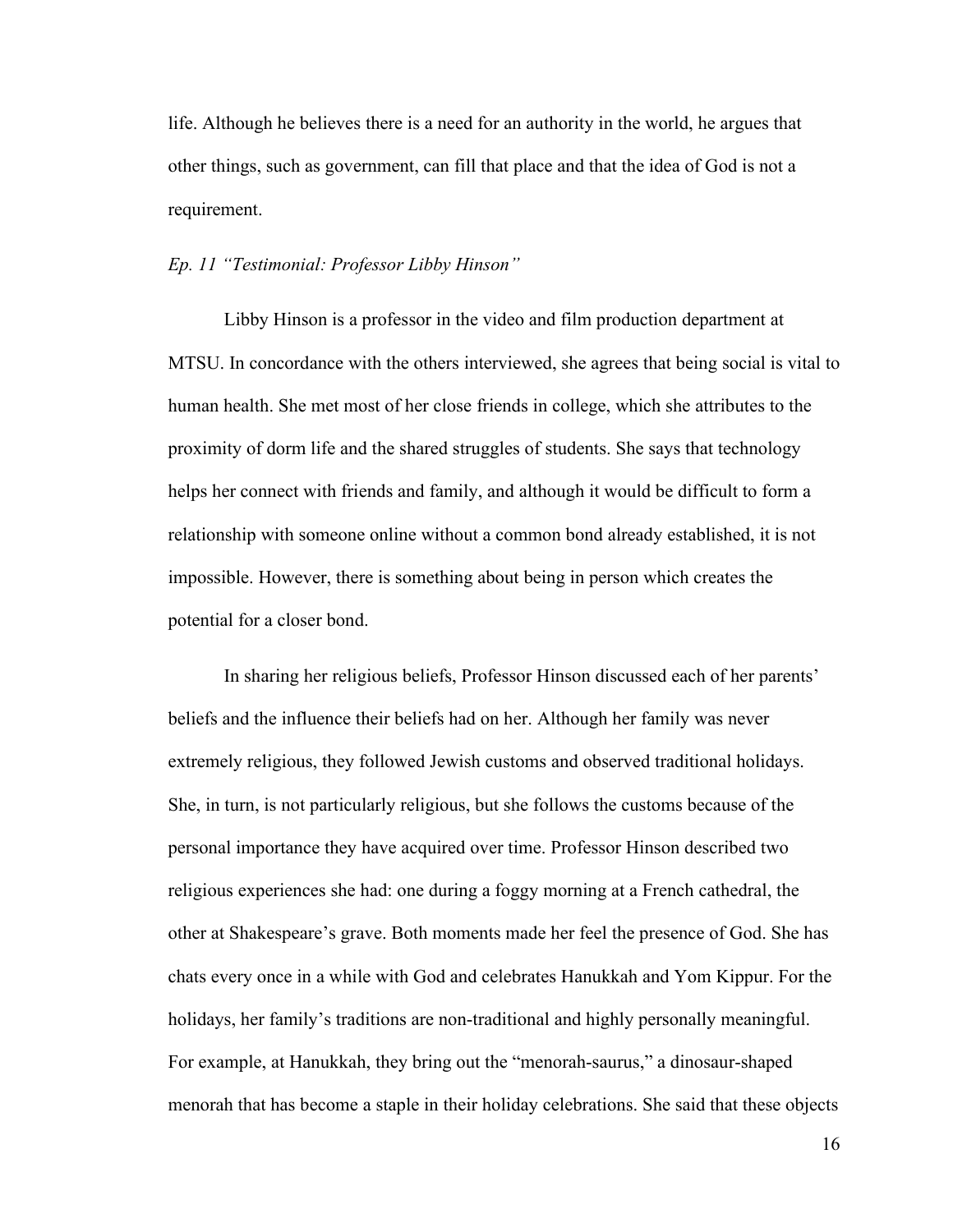have developed significance over time in her family and are, therefore, extremely comforting. She said that she hopes her religion helps her approach people with kindness because that should be the main purpose of religion.

### **Result**

This project's final product is an eleven-episode series that delves into and knits together concepts in psychology, sociology, technology, religious studies, and religious practice. Rather than being a high-level discussion that only experts could engage, I wanted this podcast to be an approachable way for anyone to learn about complicated and multi-faceted processes like relationship formation and neuroscience. Because I am a novice in all these fields, this is the perspective I took into these interviews – all the listener needs is curiosity to understand the content.

# **Limitations**

There are several limitations that should be pointed out. The first is that the discussions around forming relationships with supernatural beings are heavily Judeo-Christian leaning. This is due mostly to the contacts I was able to make and partially to the second limitation of the time constraints of this project. I could only interview so many individuals before my deadlines, so I had to choose based on who was willing and available at that time. By no means do I regret choosing those I interviewed. They were all incredibly kind and made wonderful contributions. However, there are many more viewpoints to be considered that were not featured in this series, so the conclusions presented are limited to those given.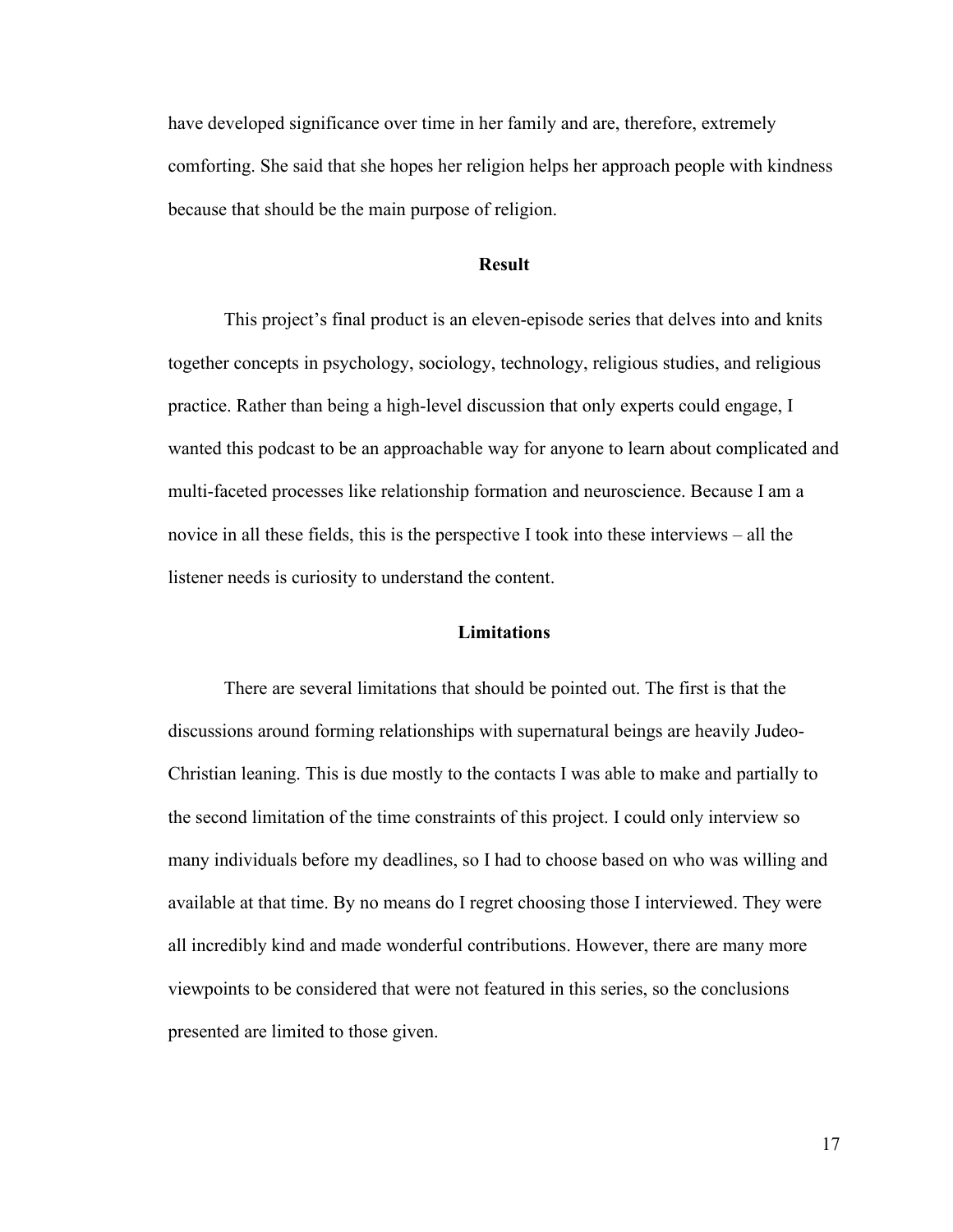Most of the individuals I spoke with either believe in, or have been influenced by, monotheistic religions. If I were to continue this series, I would be interested to hear from people in polytheistic or ancestral religions. In that same line of thought, it would also be interesting to speak with people who do not participate in the major world religions (i.e., Buddhism, Christianity, Islam, Taoism, Hinduism, Judaism, and Confucianism). Additional interviews could broaden the applicability of the conclusions from this project and the understanding of listeners, including myself.

### **Conclusion**

People are messy, complicated, and unpredictable. Our relationships, even more so. This complexity does not evaporate when the relationship happens to be with an invisible supernatural agent, even if the relationships differ. However, we need these relationships.

Everything that human beings learn comes from other humans. We hold the keys to each other's emotions and memories. As we speak in our mutually made-up languages and respond with expressions that echo in each other's minds, we shape the realities of everyone with everyone we encounter. We keep one another stable, hopeful.

Although relationships with supernatural beings seem otherworldly, I do not think they transcend our physical reality quite as much as we may think. In the latter episodes in the series, each of the people I spoke with noted that family members were monumentally influential in their religious journeys. Although they explained that religious objects, such as the Quran Hanan held with reverence or incense Duncan burned

18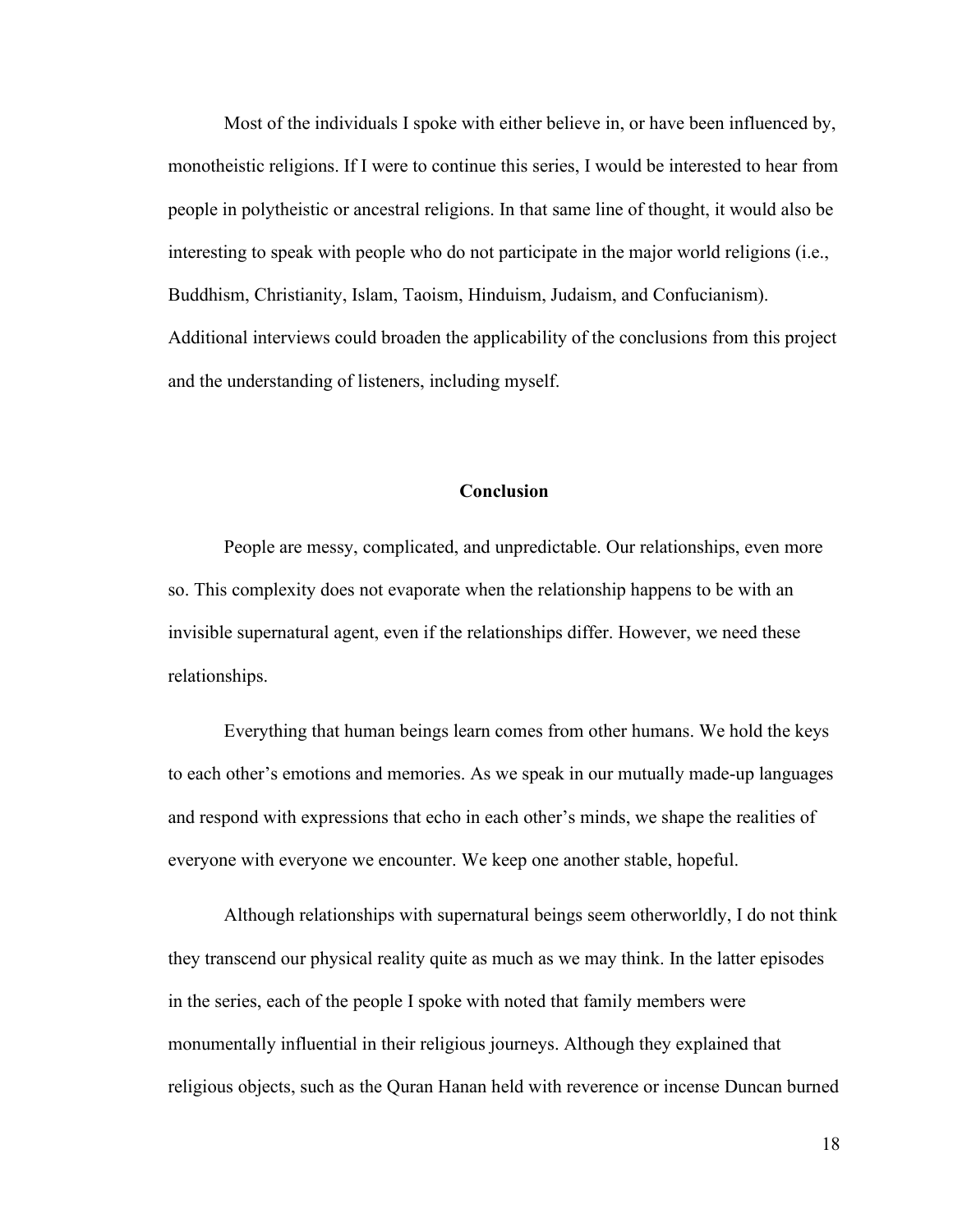at a Zen center, are not strictly necessary, they certainly elevate their experience of religion. These objects take on a significance of their own sometimes. A "menorahsaurus" can create cherished family memories (Hinson, as presented in Riley, 2021i). The stories of previous disciples can restore our fortitude (Steven, as presented in Riley, 2021h). A waterfall can provide a reminder of divine genius (Oliver, as presented in Riley, 2021f). However, all these things are "like fingers pointing at the moon… If you take the finger as the thing, you've missed the moon, you've missed the point. But that doesn't make the finger unimportant" (Gasson-Gardner, as presented in Riley, 2021e). These religious objects can be important, but their purpose is not for the believer to focus on them – they are simply meant to be a telescope.

Religious objects or icons, then, are not imperative for a supernatural relationship. Other people are also not paramount. Certainly, if the religious being is believed to be extremely powerful, there is no need for human intercession.

Peel back all the layers, and we are left with the same factors that so uncertainly determine human relationships. Personality, perspective, timing. A million unknowable details in between. As the Zen proverb goes, "When the student is ready, the teacher will appear" (Oliver, as presented in Riley, 2021f). When the believer is ready, the supernatural, in some way or another, will appear.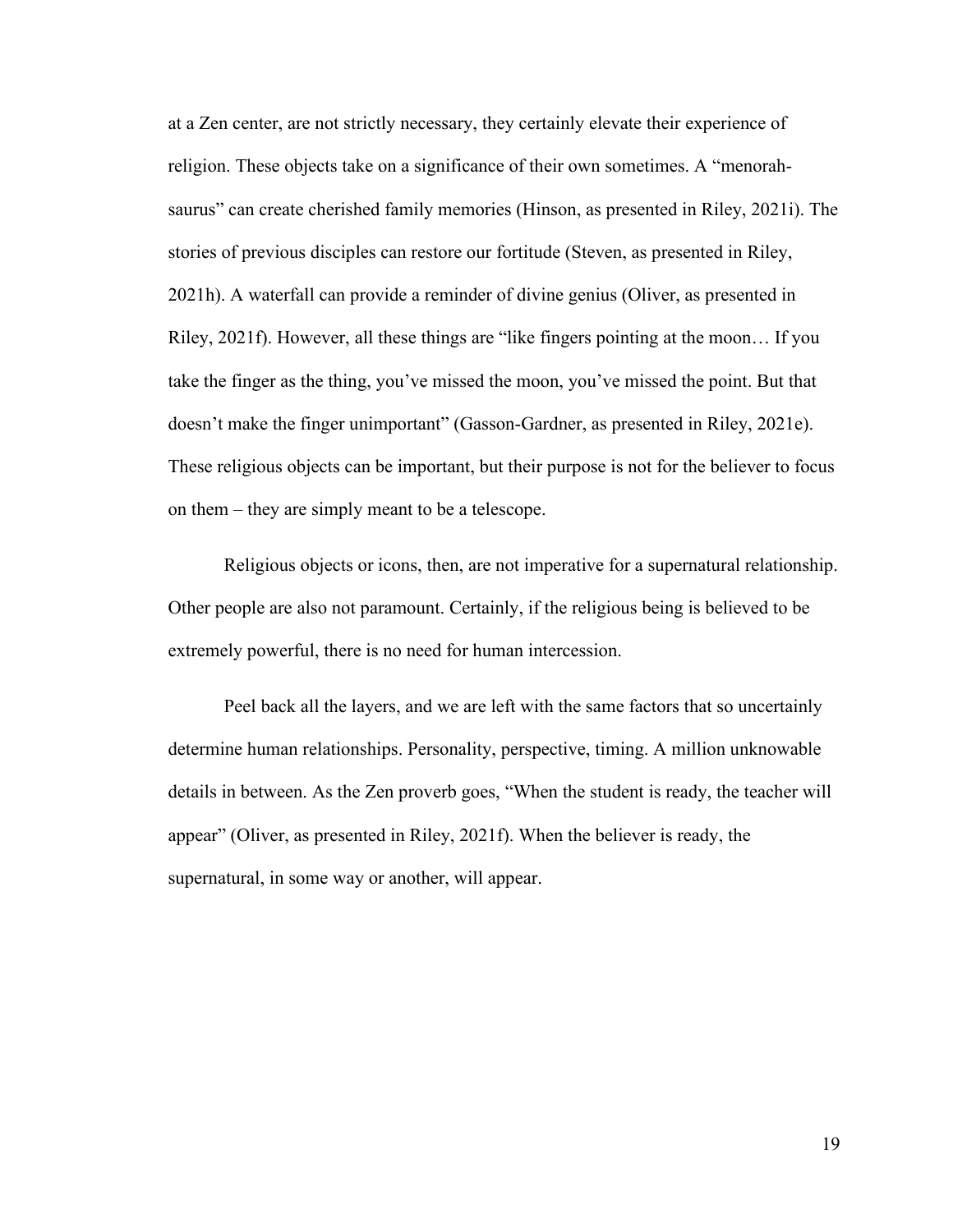#### **References**

- Barrett, L. F. (2020). *Seven and a Half Lessons About the Brain*. New York, NY: Houghton Mifflin Harcourt.
- Boyer, P. (2001). *Religion Explained: The Evolutionary Origins of Religious Thought*. New York, NY: Basic Books.
- Fowler, J. W. (1995). *Stages of Faith: The Psychology of Human Development and the quest for meaning.* New York, NY: HarperOne.
- Goleman, D. (2007). *Social Intelligence: The New Science of Human Relationships*. New York, NY: Bantam Dell.
- Gaby, J. M., & Dalton, P. (2019). Discrimination between individual body odors is unaffected by perfume. *Perception*, *48*(11),1104-1123.
- Gaby, J. M., & Zayas, V. (2017). Smelling is telling: human olfactory cues influence social judgments in semi-realistic interactions. *Chemical Senses*, *42*(5), 405-418.
- Gasson-Gardner, D. (n.d.). *The Man in the Tree*. Harvard Divinity Bulletin. Retrieved October 25, 2021, from https://bulletin.hds.harvard.edu/the-man-in-the-tree/.
- Gordon, R. L., & Magne, C. L. (2017). Music and the Brain: Music and Cognitive Abilities. In: Richard Ashley and Renee Timmers (Eds.), *The Routledge Companion to Music Cognition* (pp. 49-62). New York, NY: Routledge.
- Luhrmann, T. M. (2012). *When God Talks Back: Understanding the American Evangelical Relationship with God*. New York, NY: Vintage Books.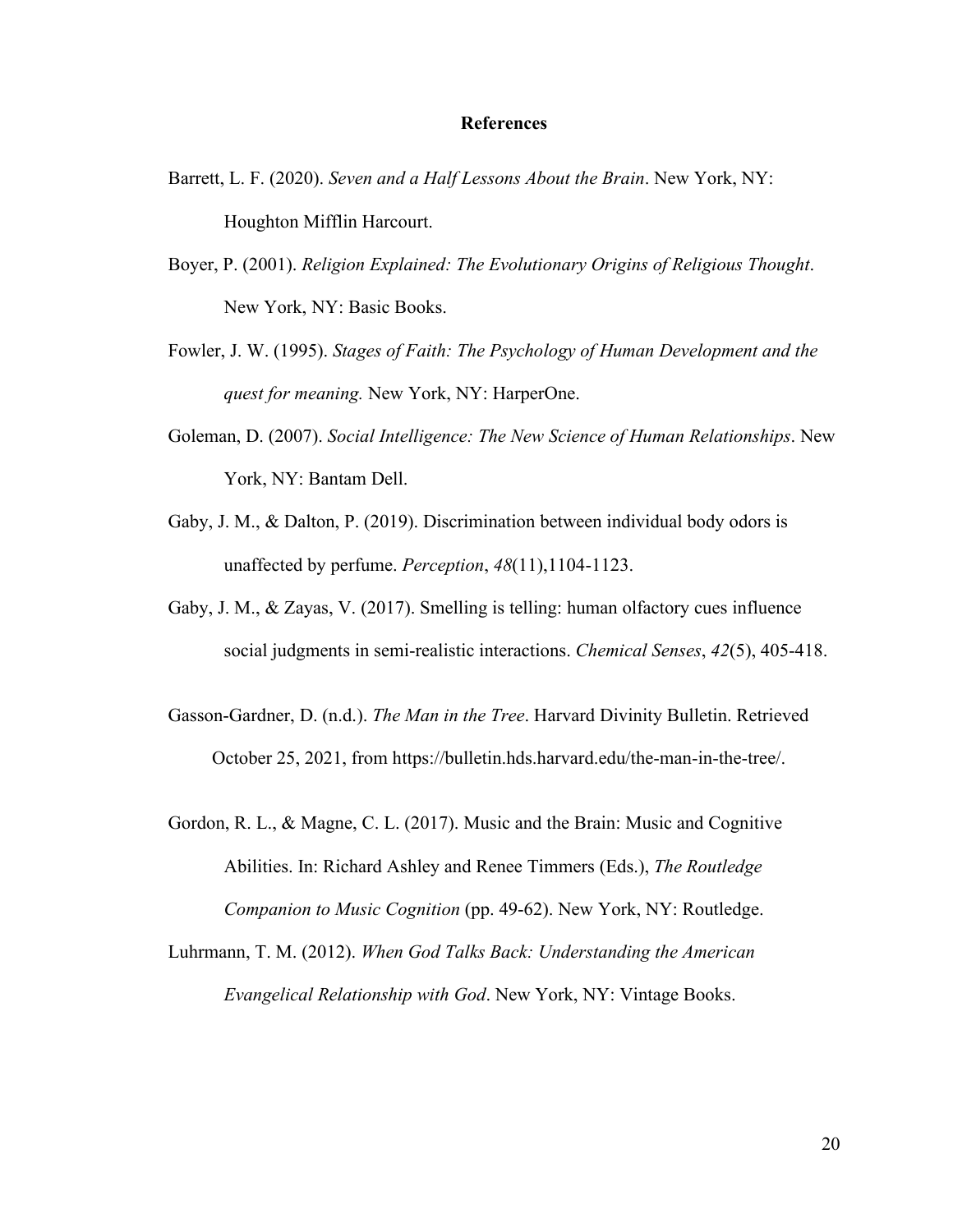Newberg, A. B., Wintering, N. A., Yaden, D. B., Waldman, M. R., Reddin, J., & Alavi, A. (2015). A case series study of the neuropsychological effects of altered states of mind during intense Islamic prayer. *Journal of Physiology-Paris*, *109*(4-6), 214–220. https://doi.org/10.1016/j.jphysparis.2015.08.001

Orlowski, J. (2020) *The Social Dilemma* [Film]. Exposure Labs.

- Riley, J. (Host). (2021a). Ep. 1 Development featuring Dr. Tiffany Rogers [Audio podcast episode]. In *(dis)Connected: A Series of Interviews on Society and Spirituality in the Modern World.*
- Riley, J. (Host). (2021b). Ep. 2 The Senses featuring Dr. Jessica Gaby [Audio podcast episode]. In *(dis)Connected: A Series of Interviews on Society and Spirituality in the Modern World.*
- Riley, J. (Host). (2021c). Ep. 3 Distance featuring Dr. Barbara Turnage [Audio podcast episode]. In *(dis)Connected: A Series of Interviews on Society and Spirituality in the Modern World.*
- Riley, J. (Host). (2021d). Ep. 4 Technology featuring Dr. Eric Detweiler [Audio podcast episode]. In *(dis)Connected: A Series of Interviews on Society and Spirituality in the Modern World.*
- Riley, J. (Host). (2021e). Ep. 6 Reality & Lenses featuring Duncan Gasson-Gardner [Audio podcast episode]. In *(dis)Connected: A Series of Interviews on Society and Spirituality in the Modern World.*
- Riley, J. (Host). (2021f). Ep. 7 Believing is Seeing featuring Fr. John Oliver [Audio podcast episode]. In *(dis)Connected: A Series of Interviews on Society and Spirituality in the Modern World.*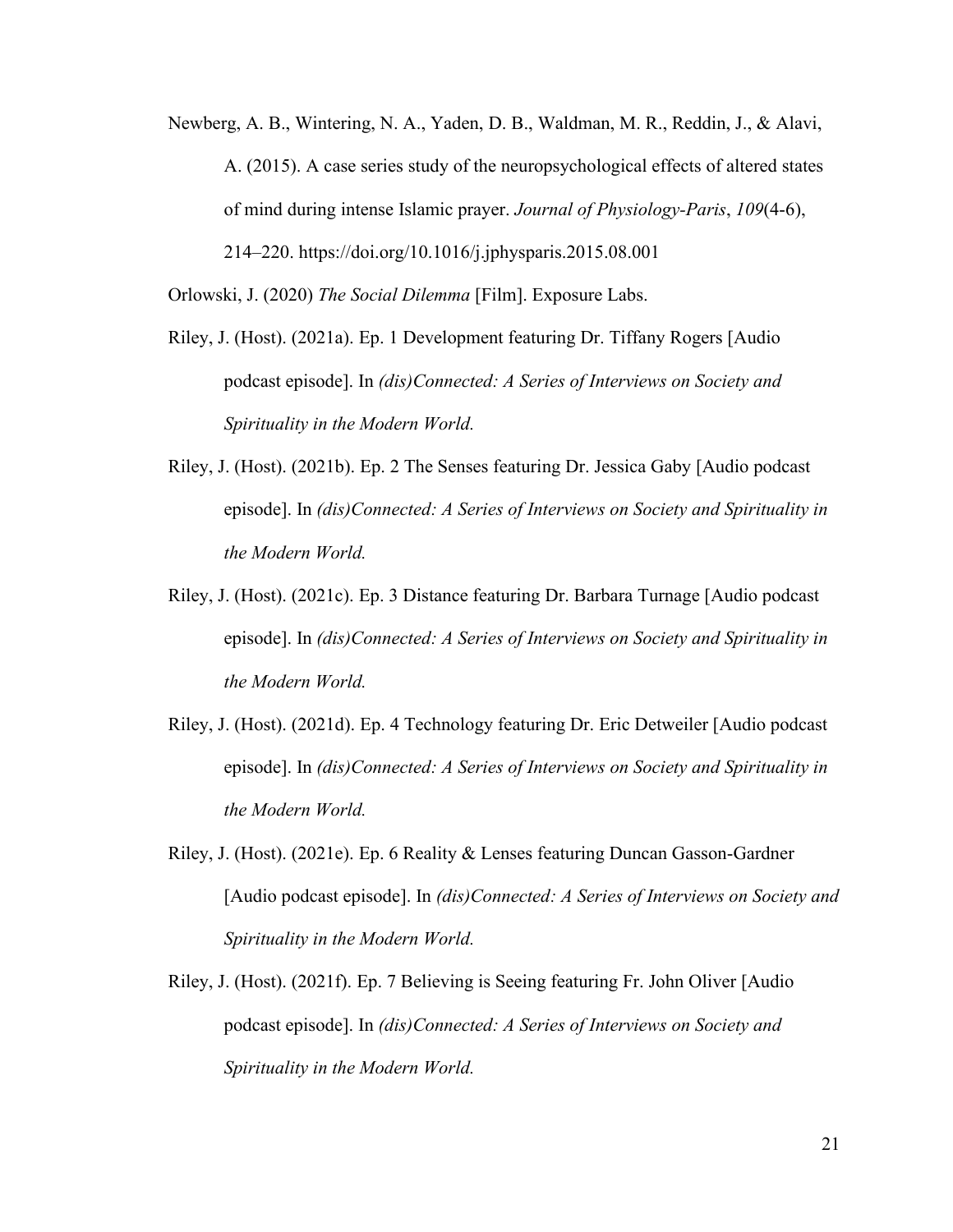- Riley, J. (Host). (2021g). Ep. 8 Testimonial: Hanan [Audio podcast episode]. In *(dis)Connected: A Series of Interviews on Society and Spirituality in the Modern World.*
- Riley, J. (Host). (2021h). Ep. 9 Testimonial: Steven [Audio podcast episode]. In *(dis)Connected: A Series of Interviews on Society and Spirituality in the Modern World.*
- Riley, J. (Host). (2021i). Ep. 11 Testimonial: Professor Libby Hinson [Audio podcast episode]. In *(dis)Connected: A Series of Interviews on Society and Spirituality in the Modern World.*
- Schjoedt, U., Stødkilde-Jørgensen, H., Geertz, A. W., & Roepstorff, A. (2009). Highly religious participants recruit areas of social cognition in personal prayer. *Social Cognitive and Affective Neuroscience*, *4*(2), 199–207. https://doi.org/10.1093/scan/nsn050
- Spickard, J. V., Landres, S., & Maguire, M. B. (2002). *Personal Knowledge and Beyond: Reshaping the Ethnography of Religion*. New York, NY: New York University Press.